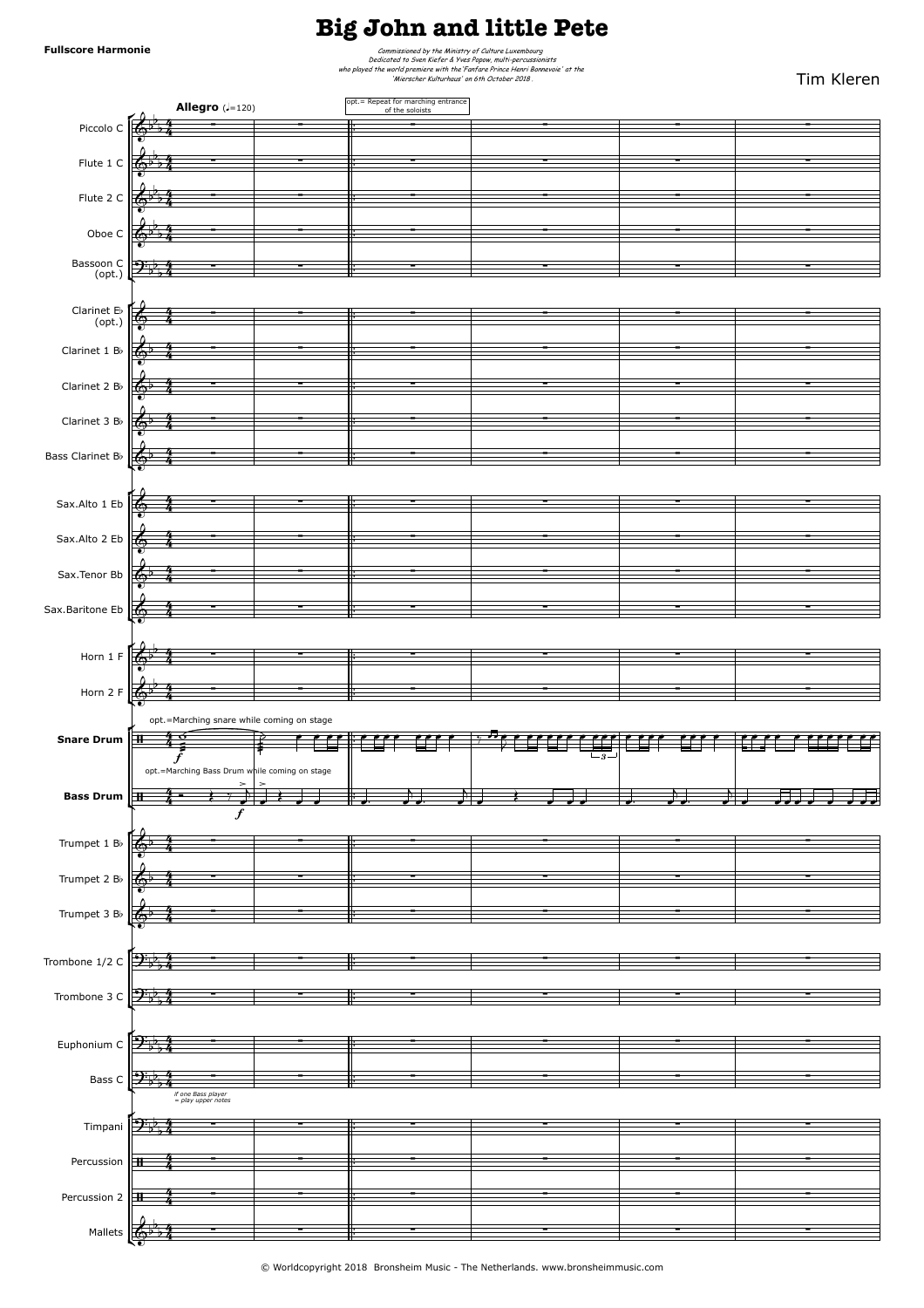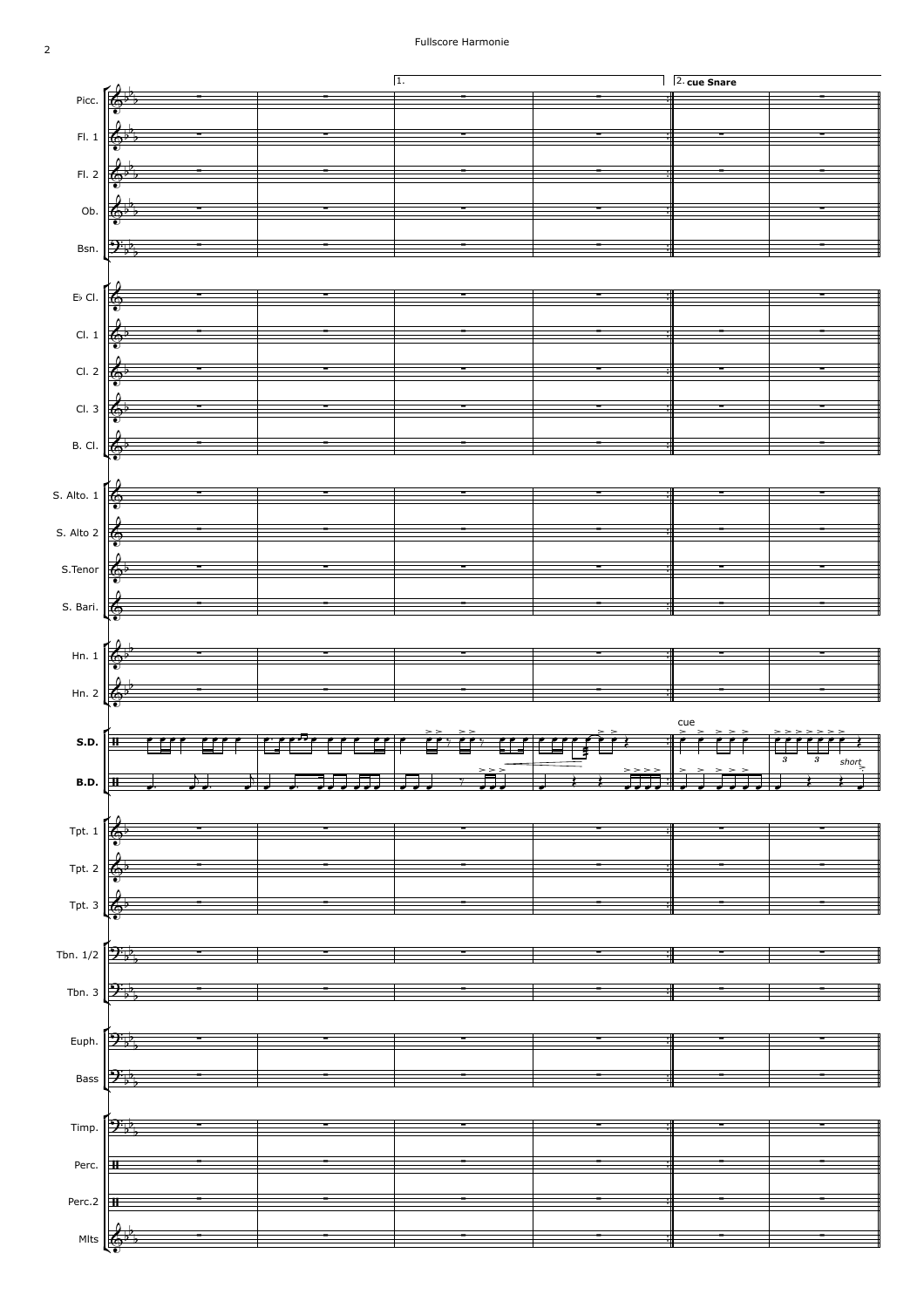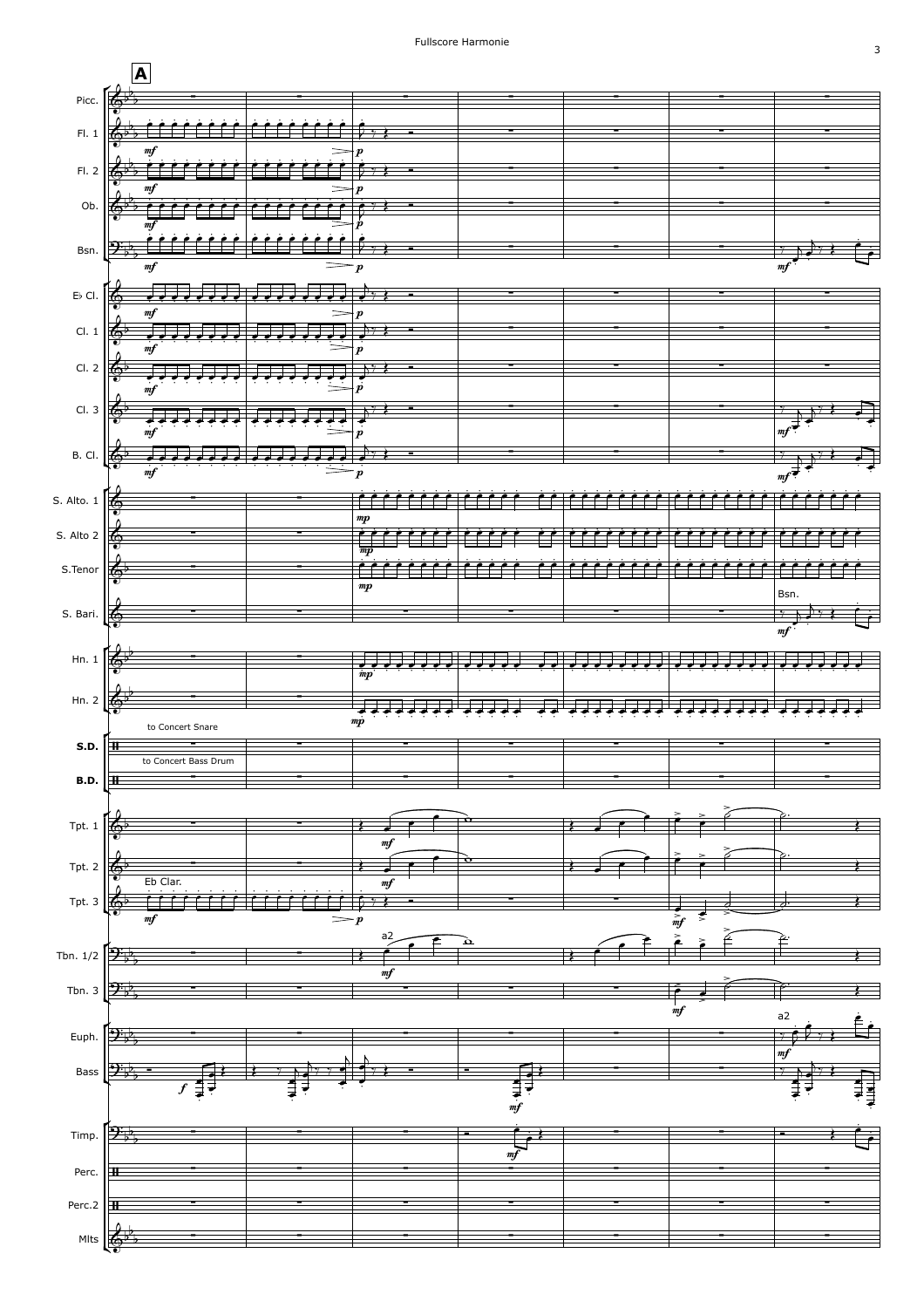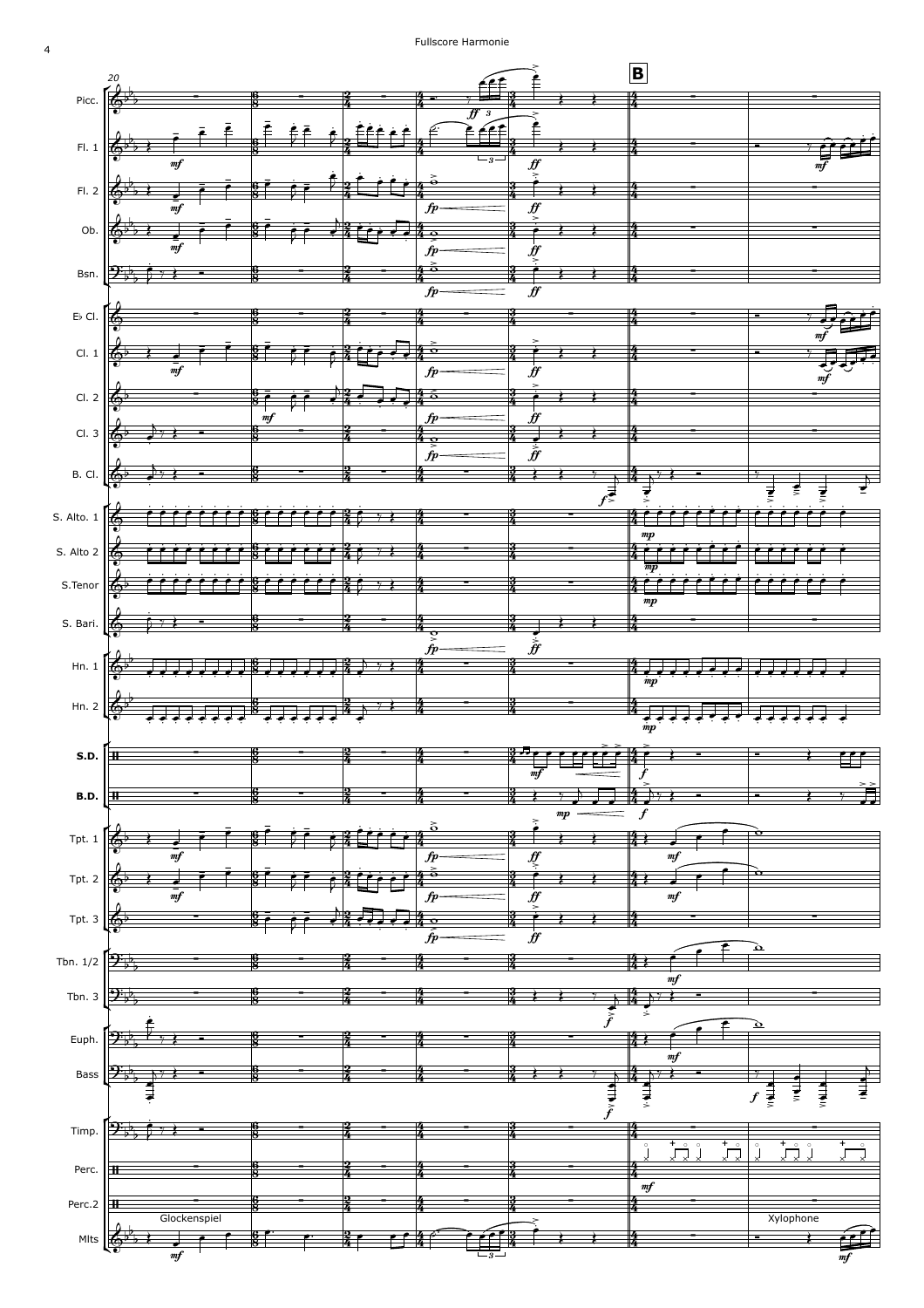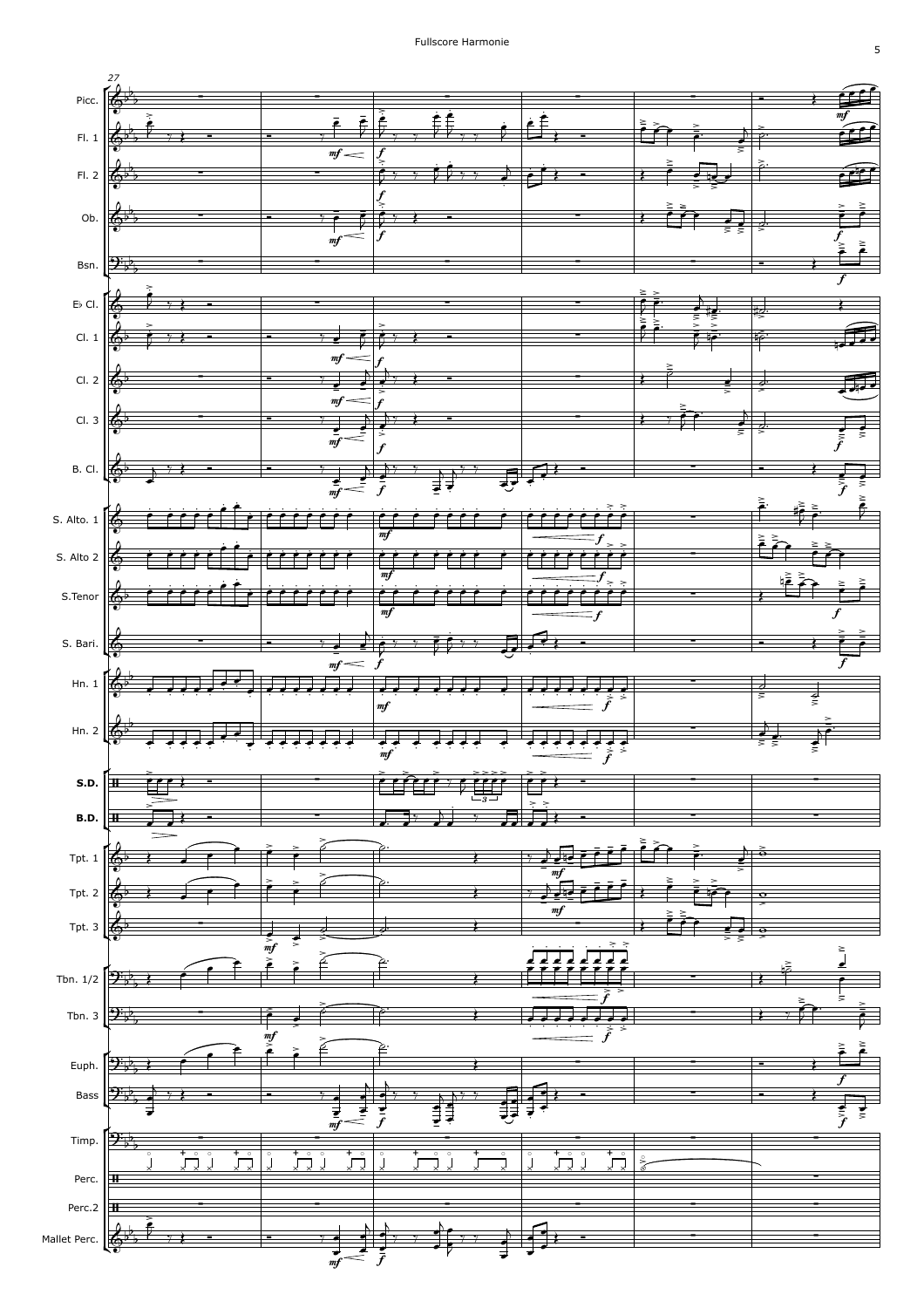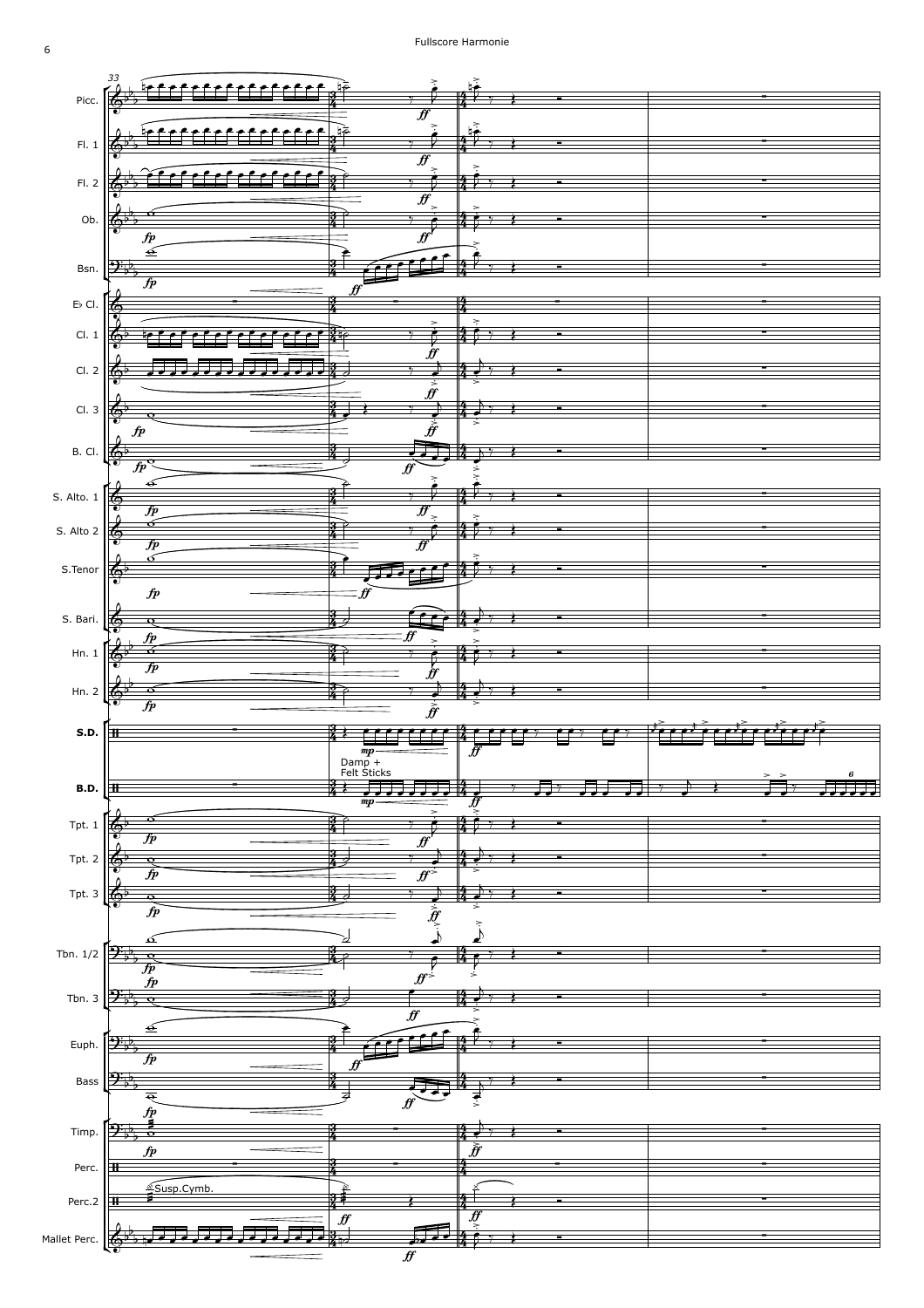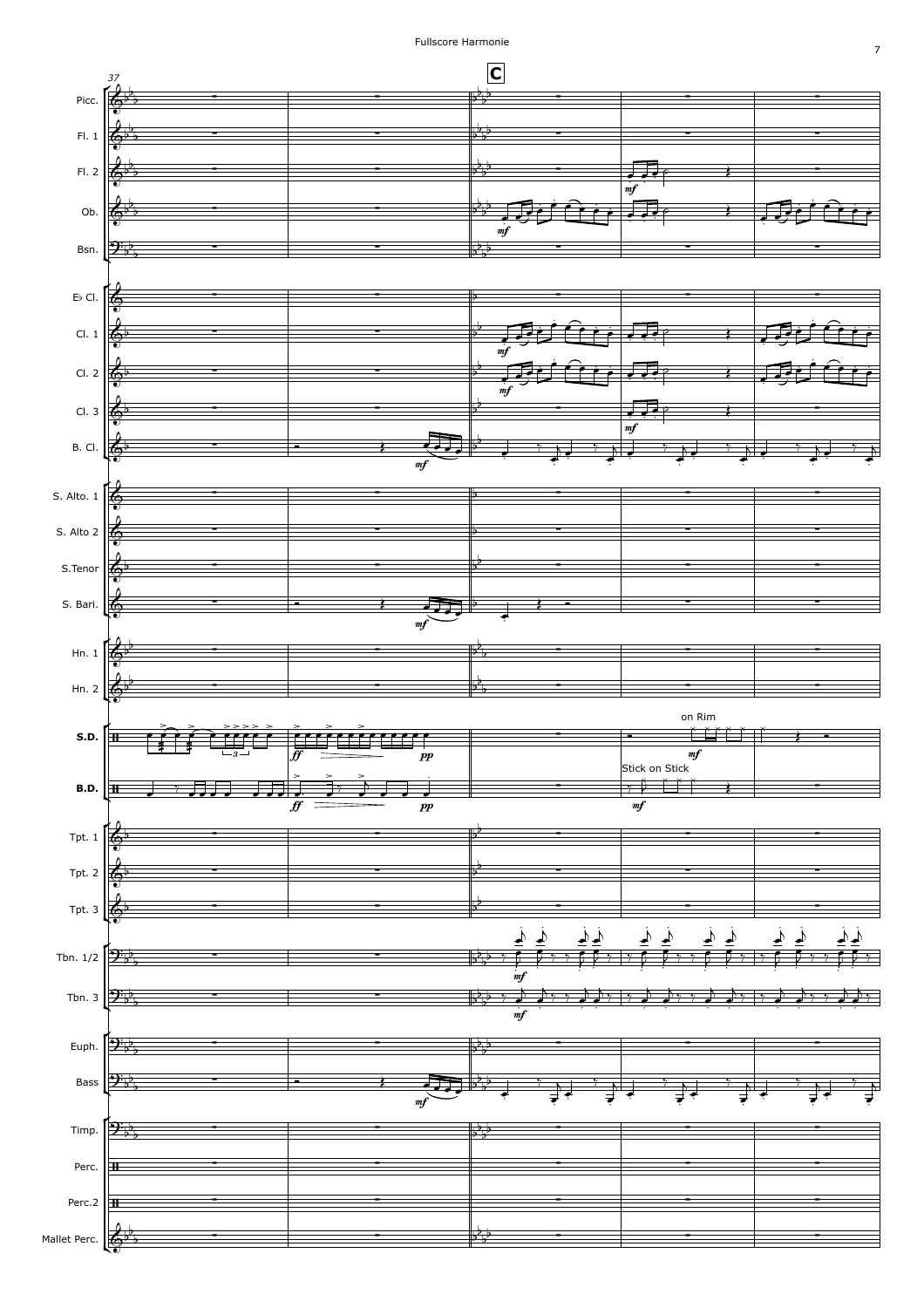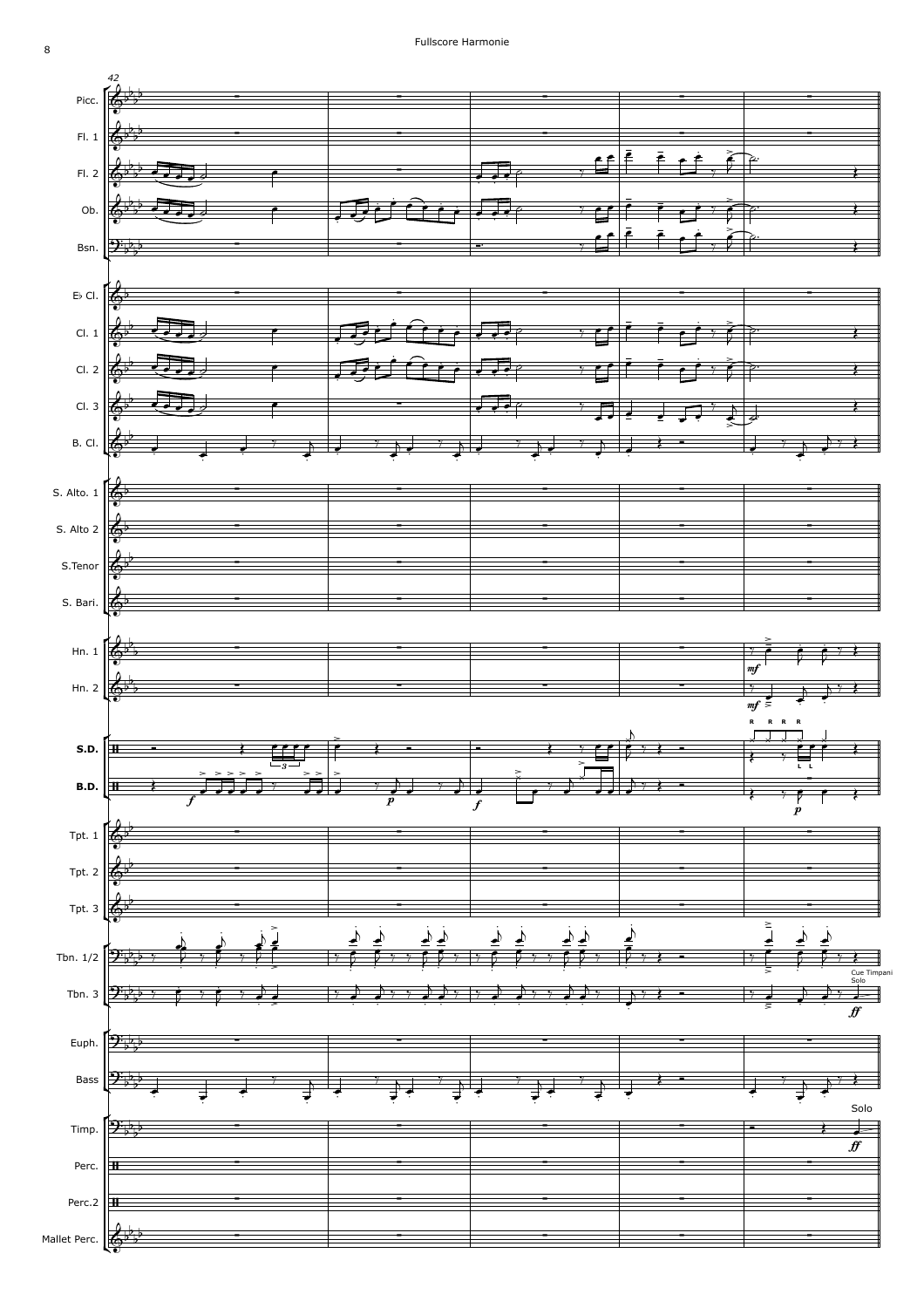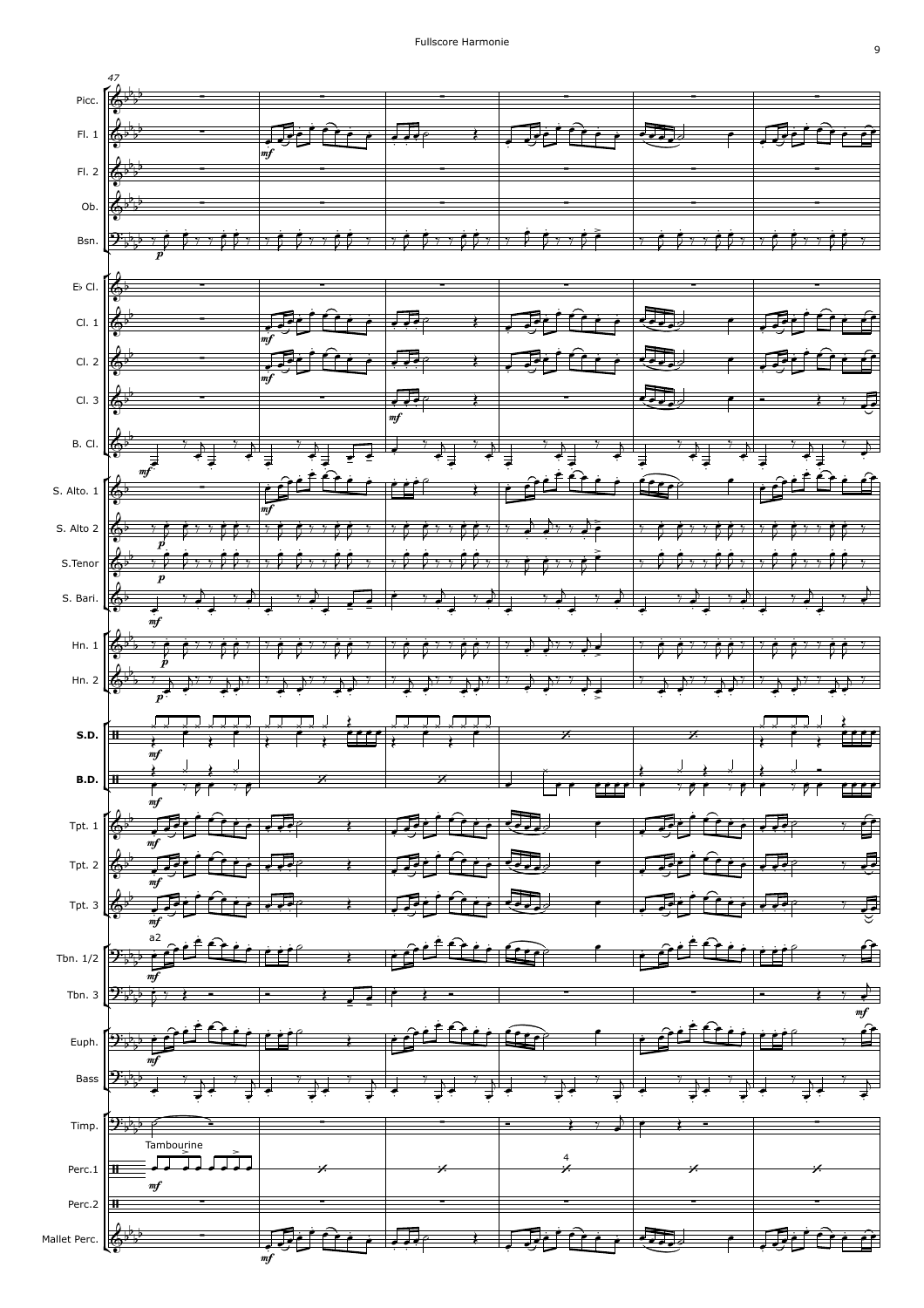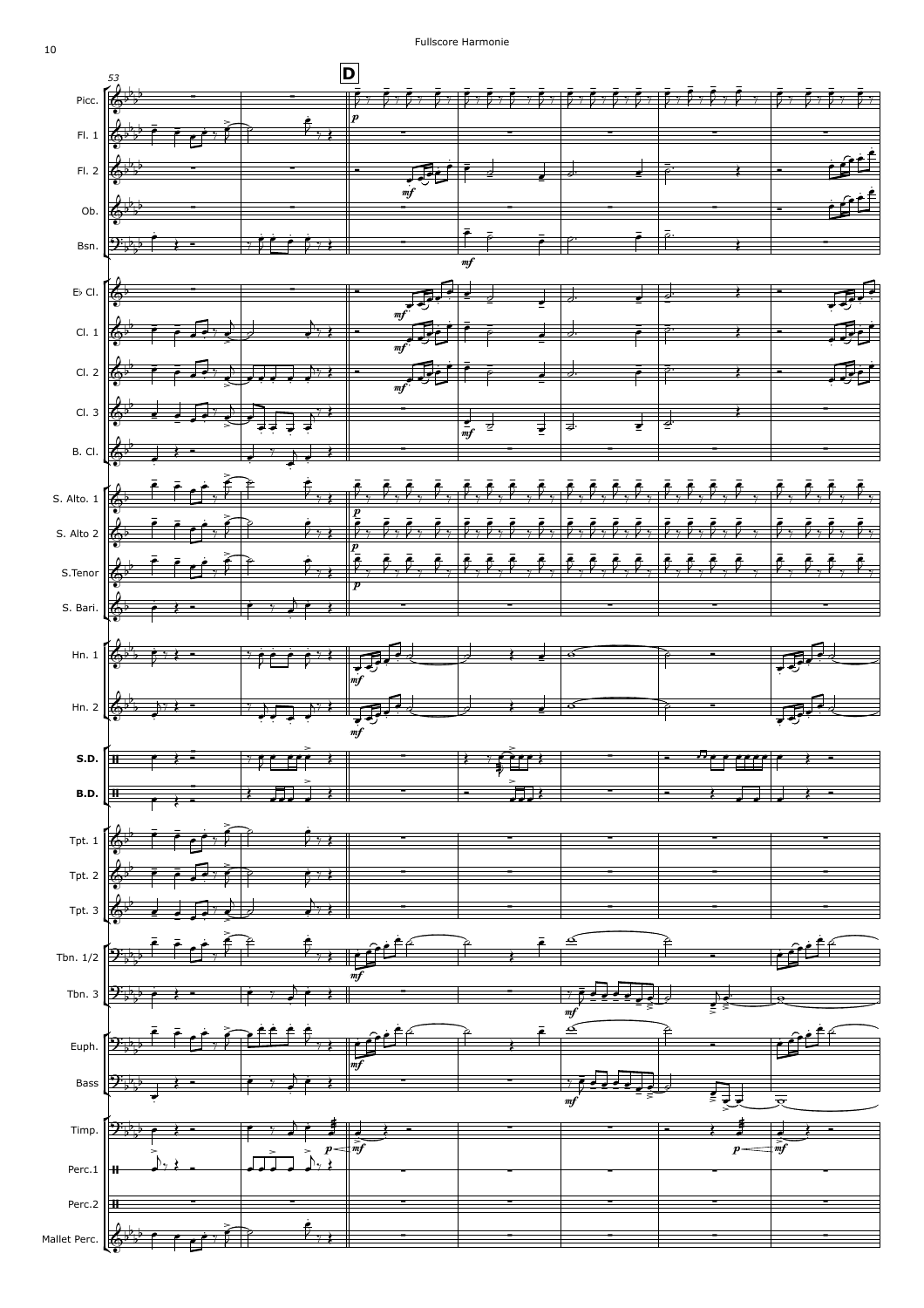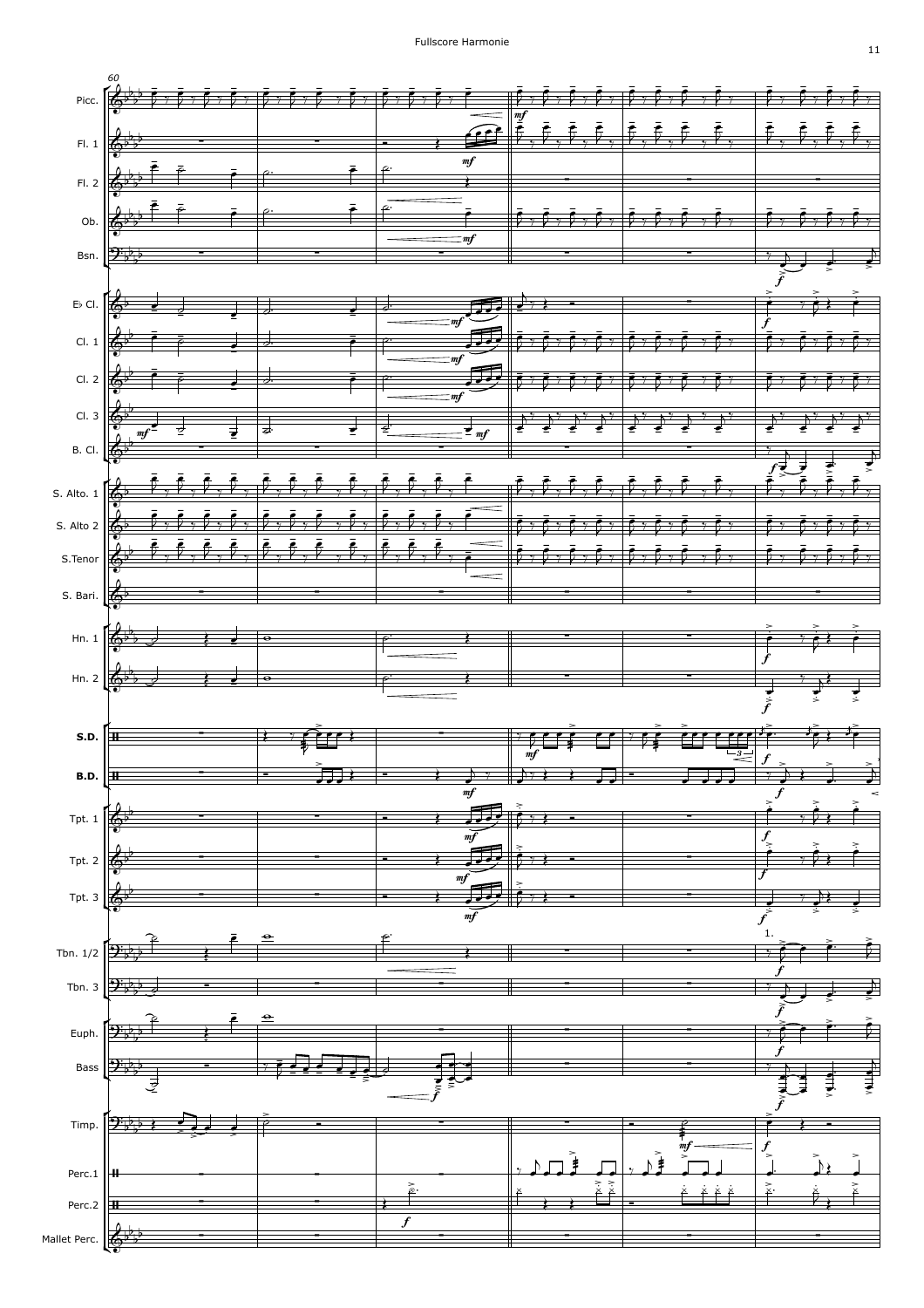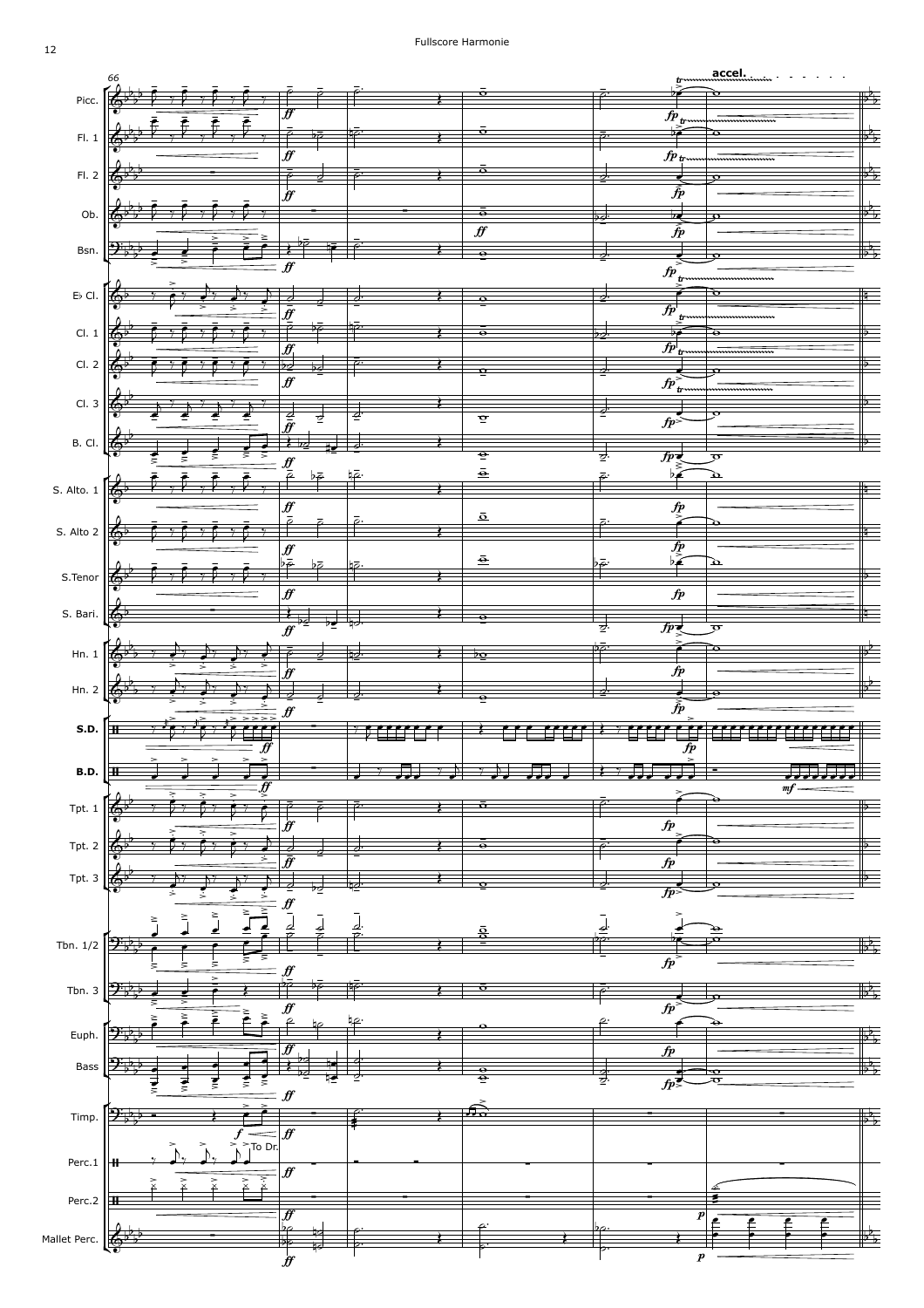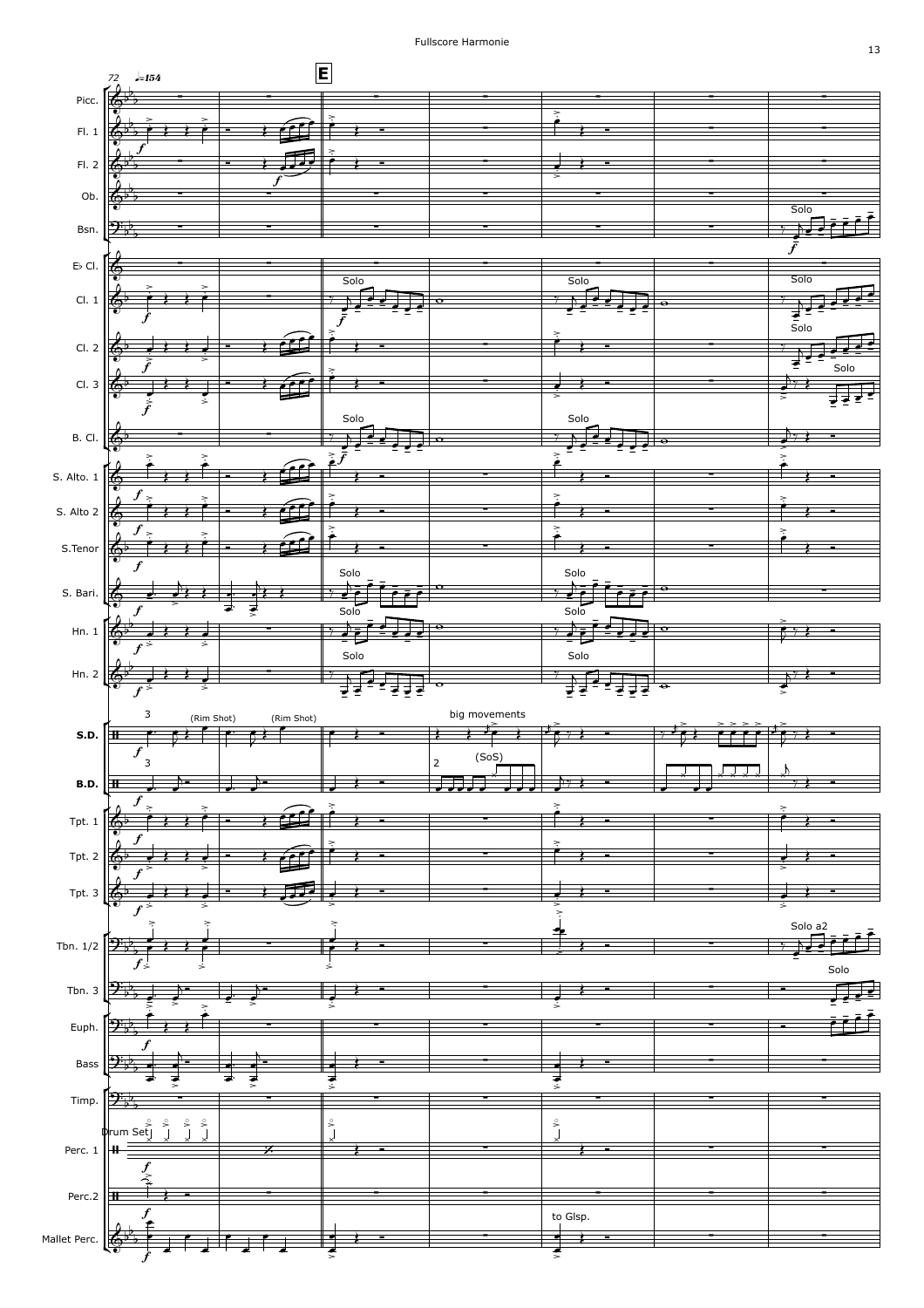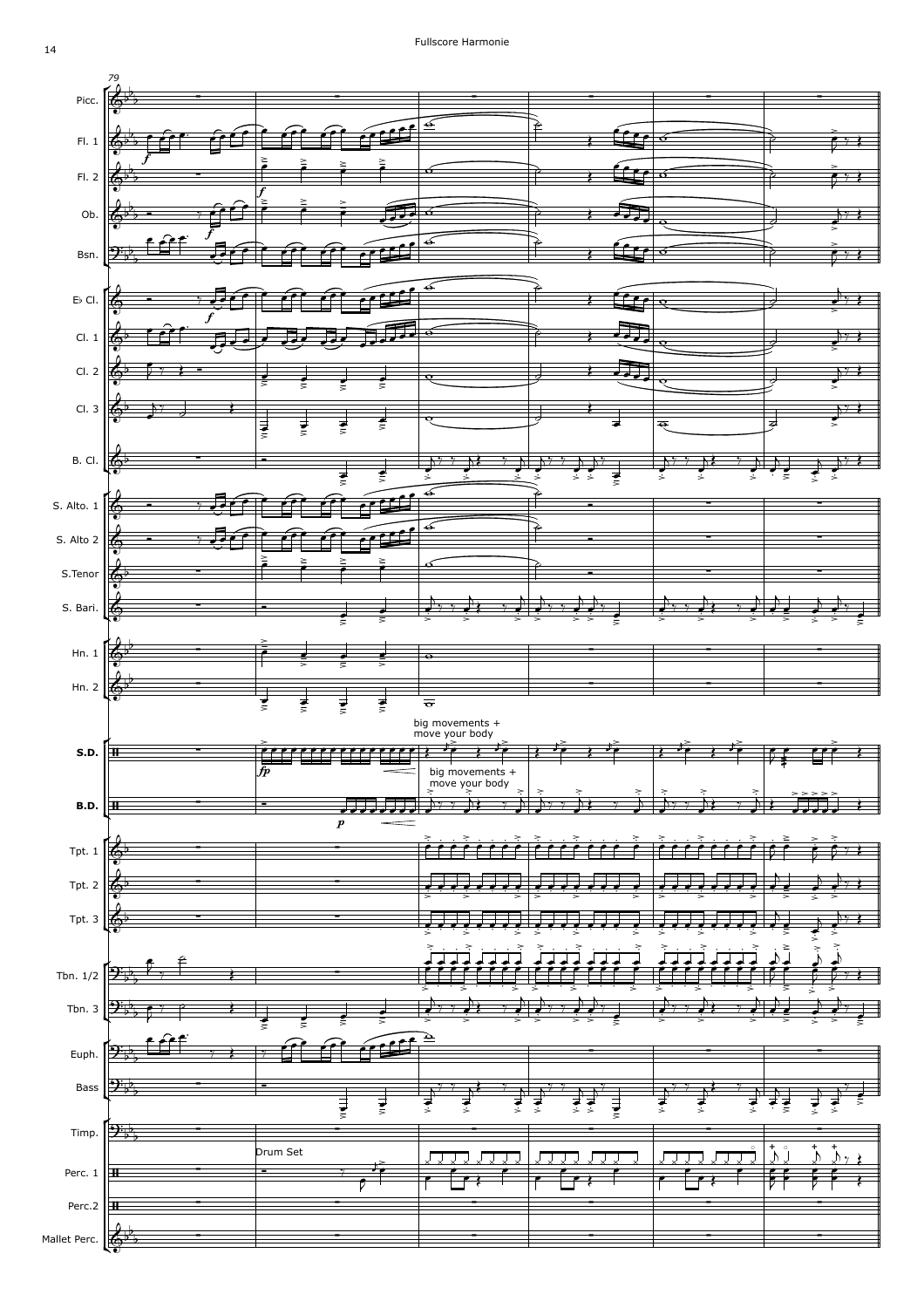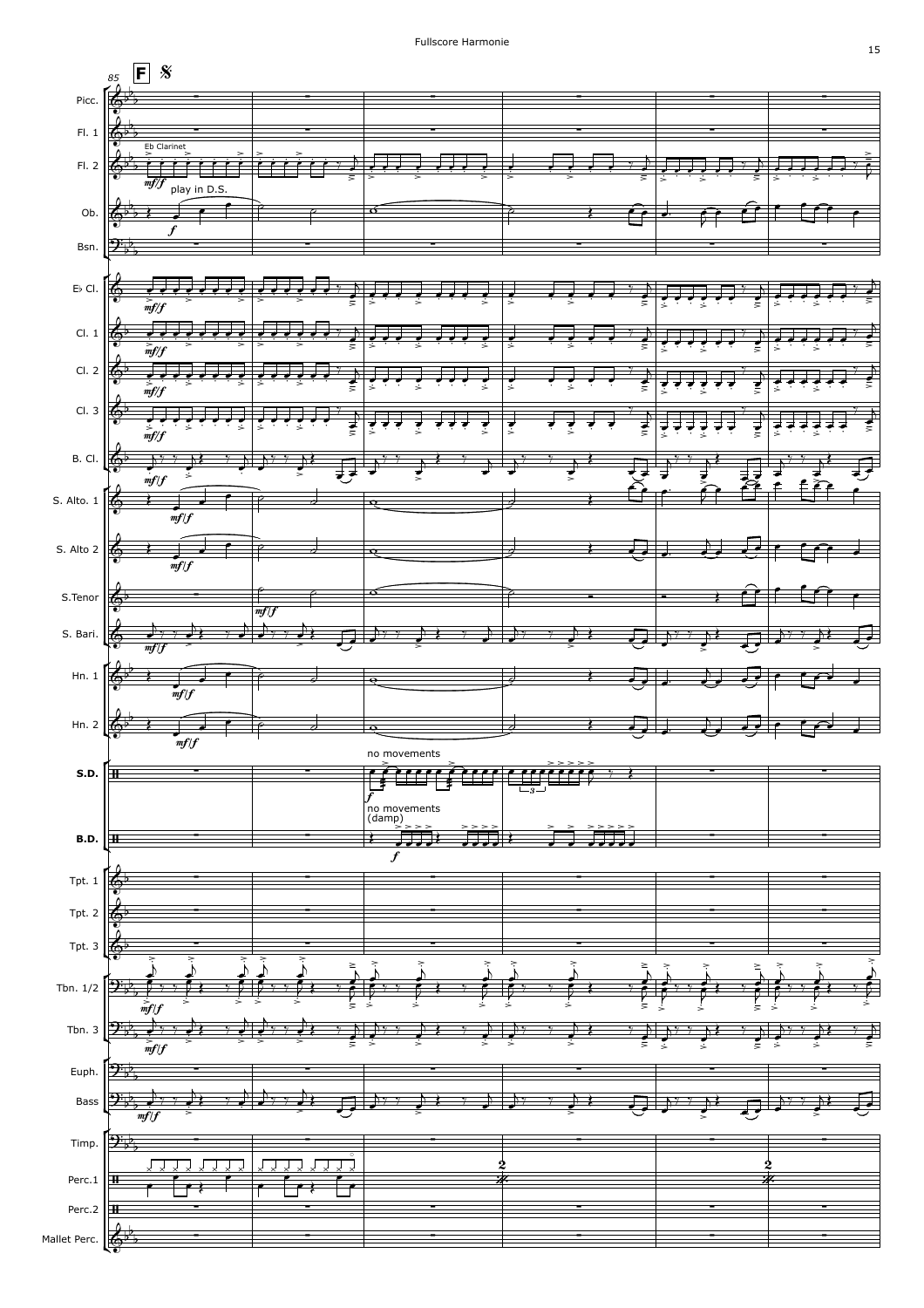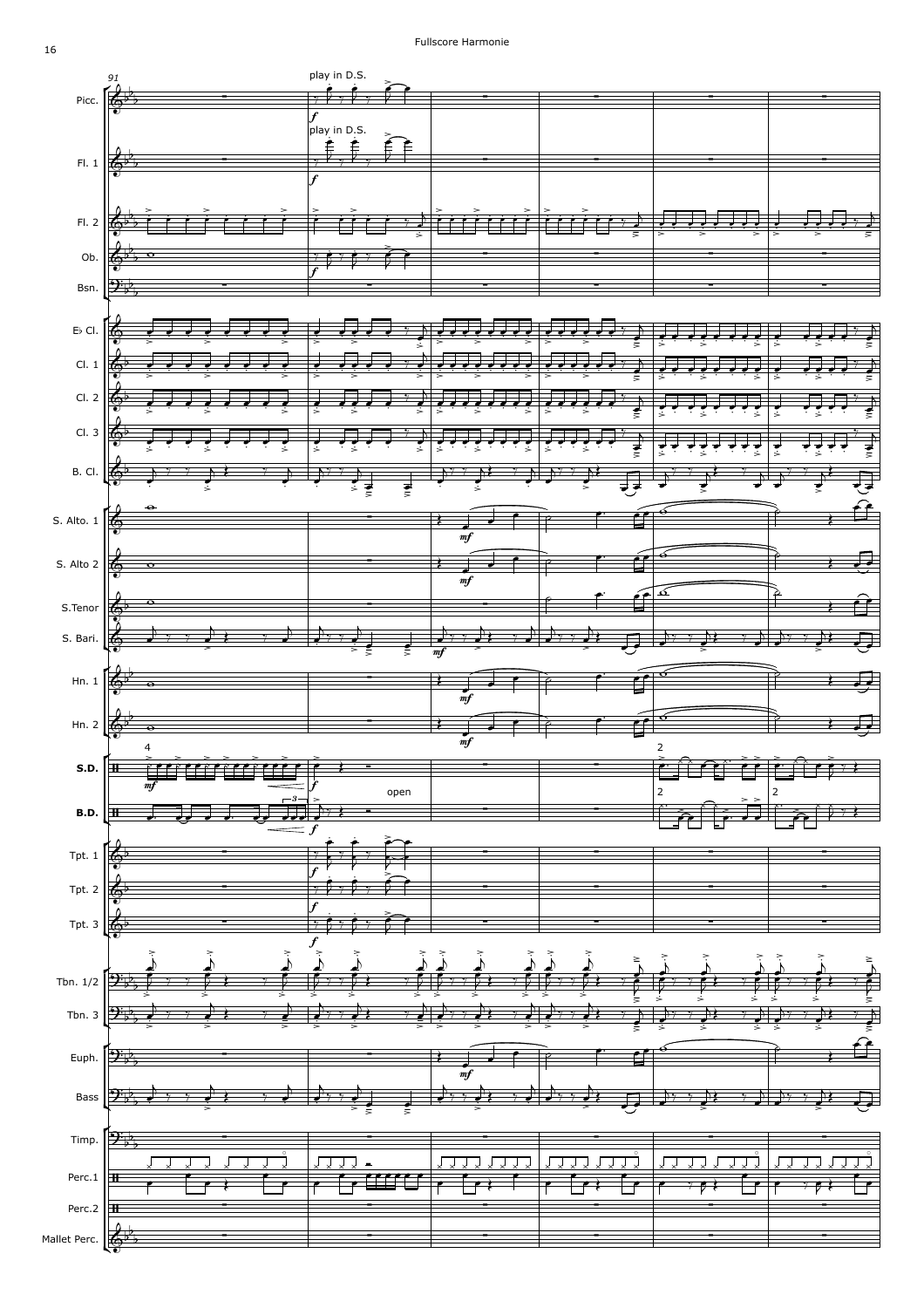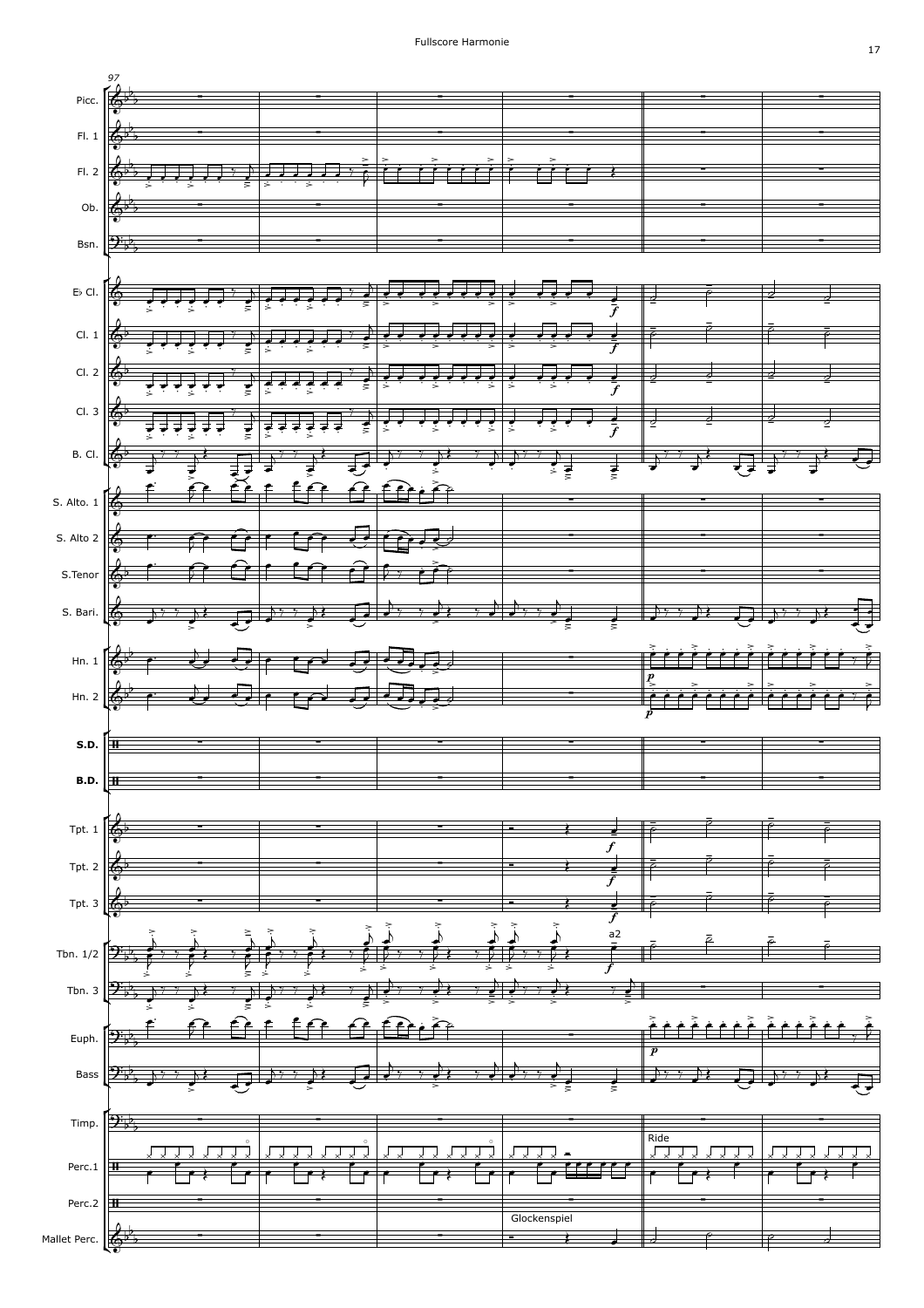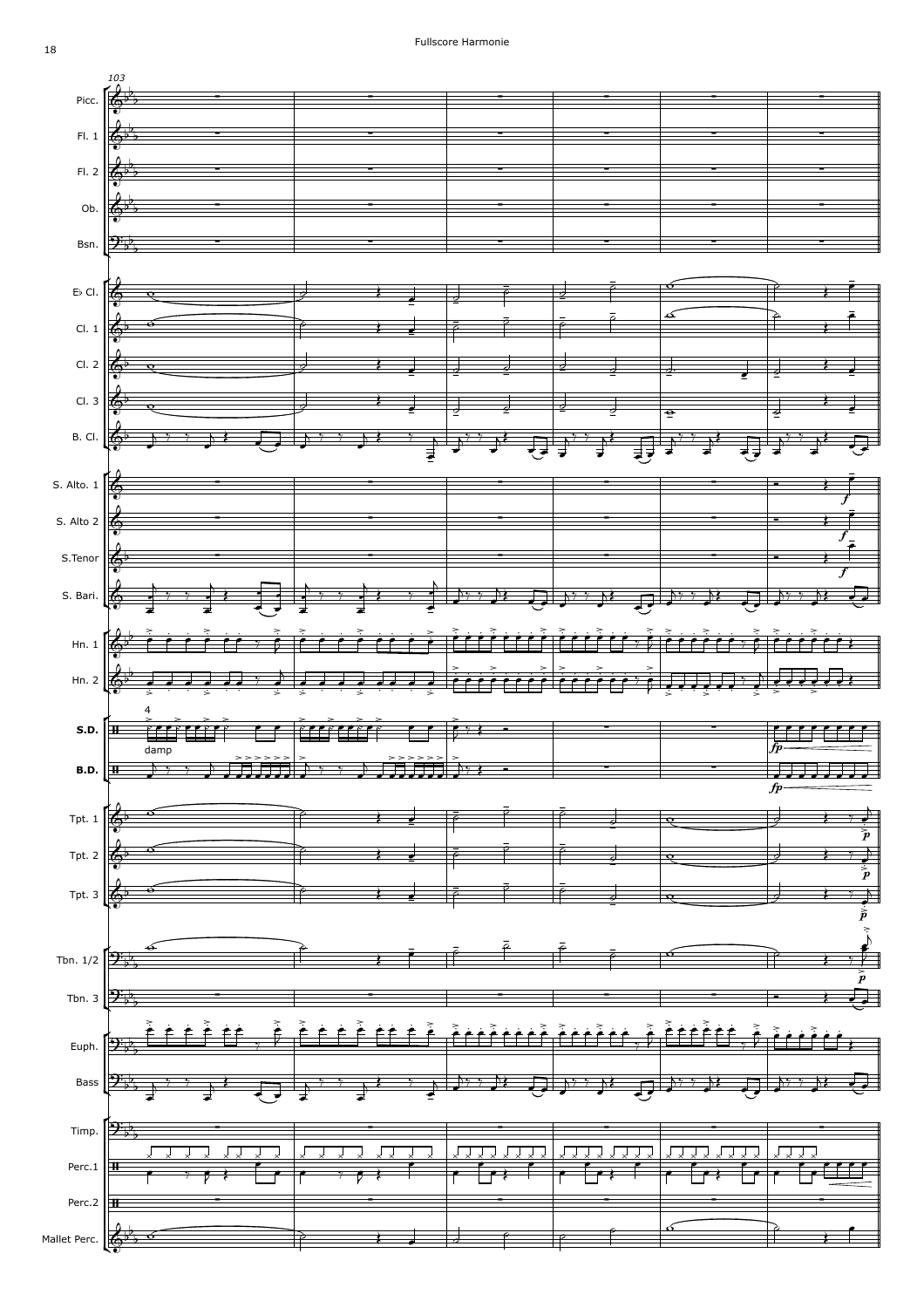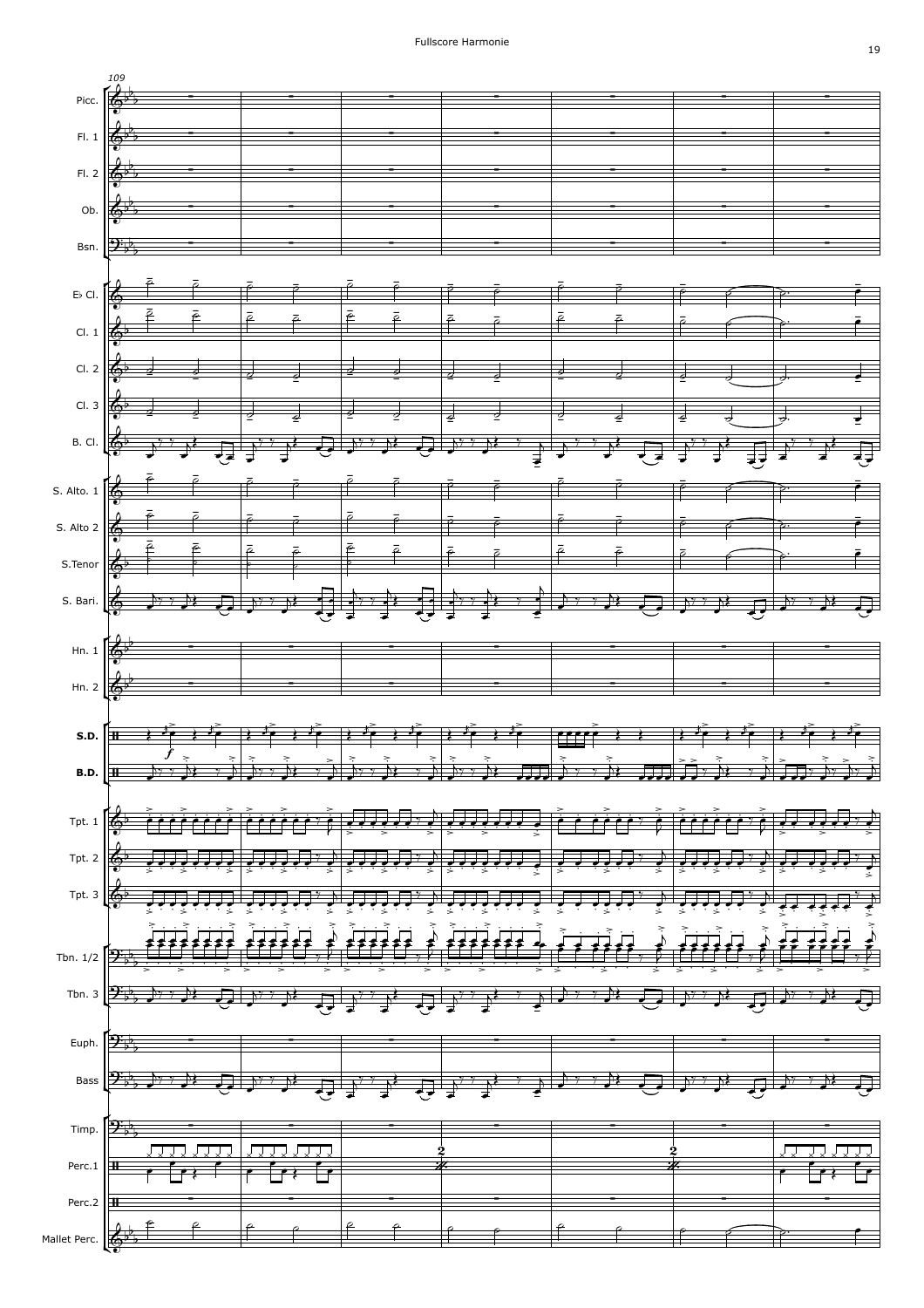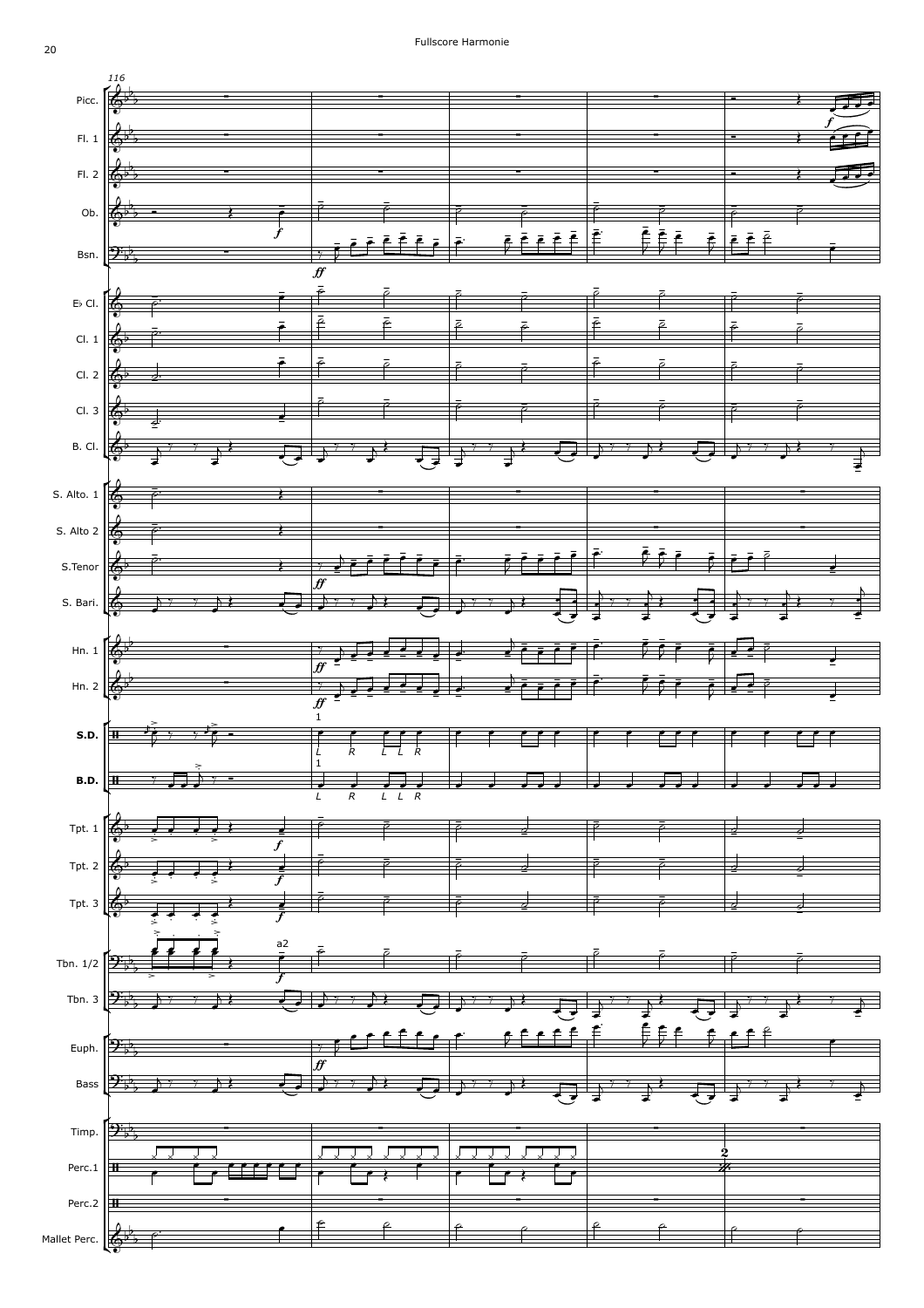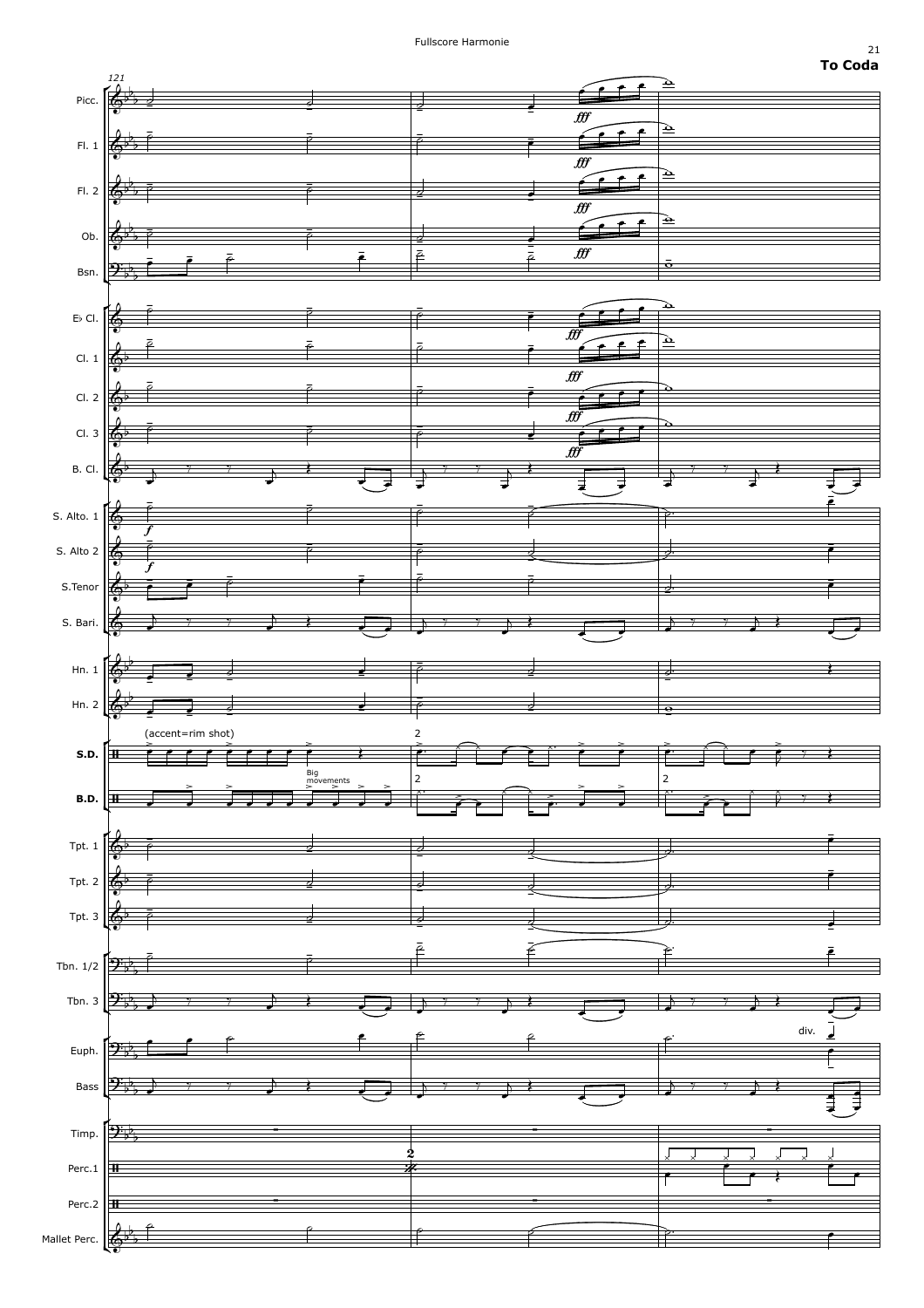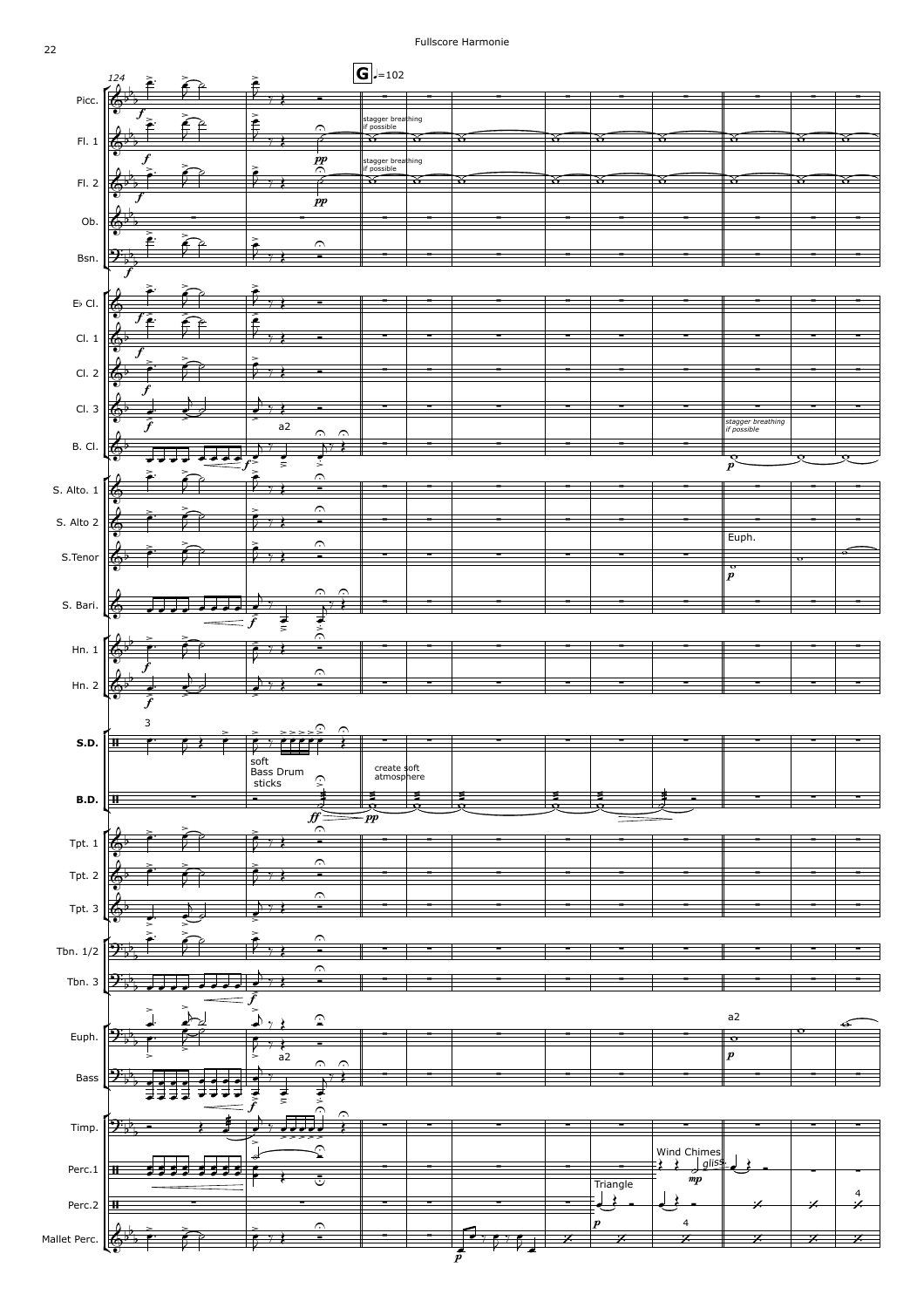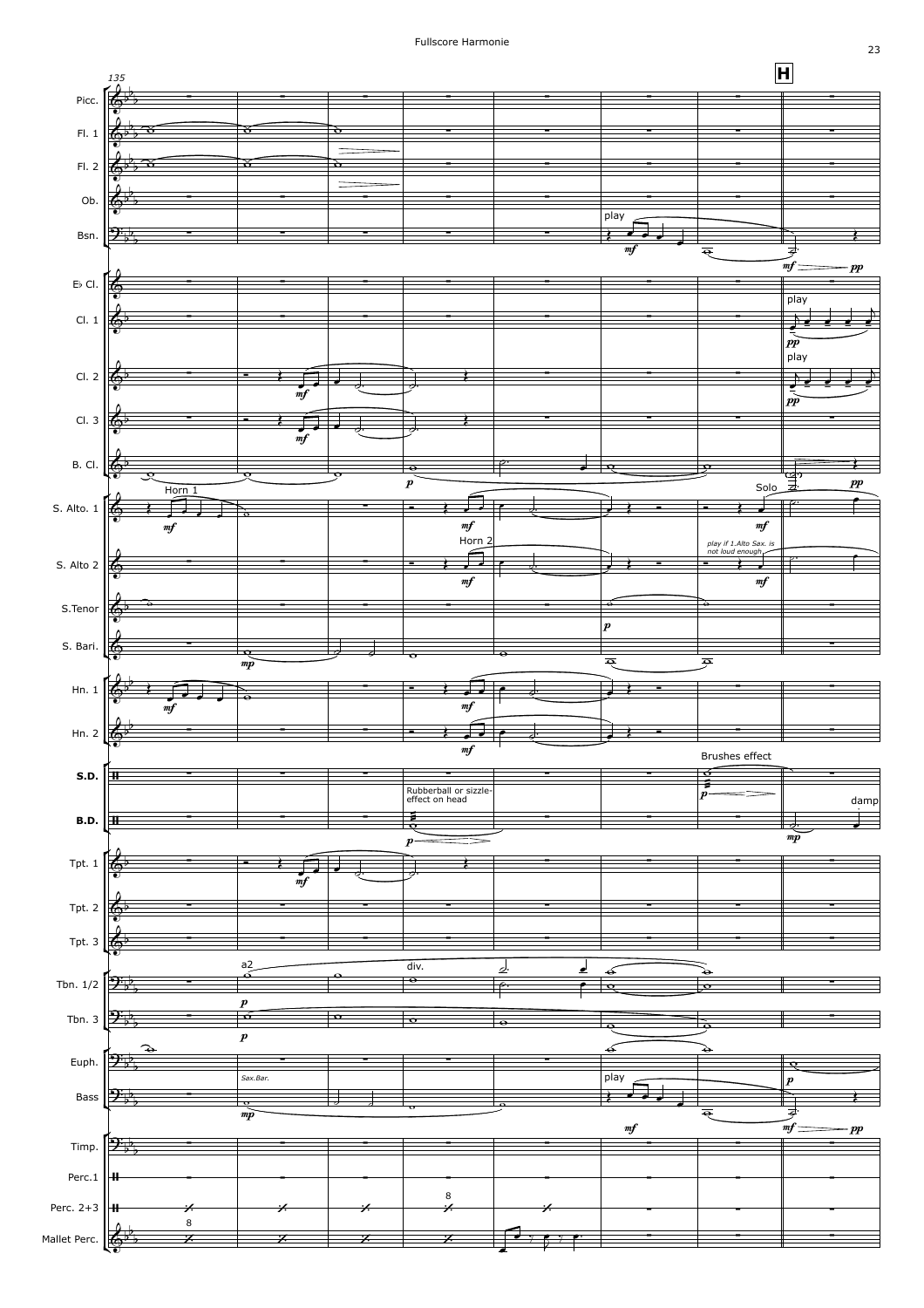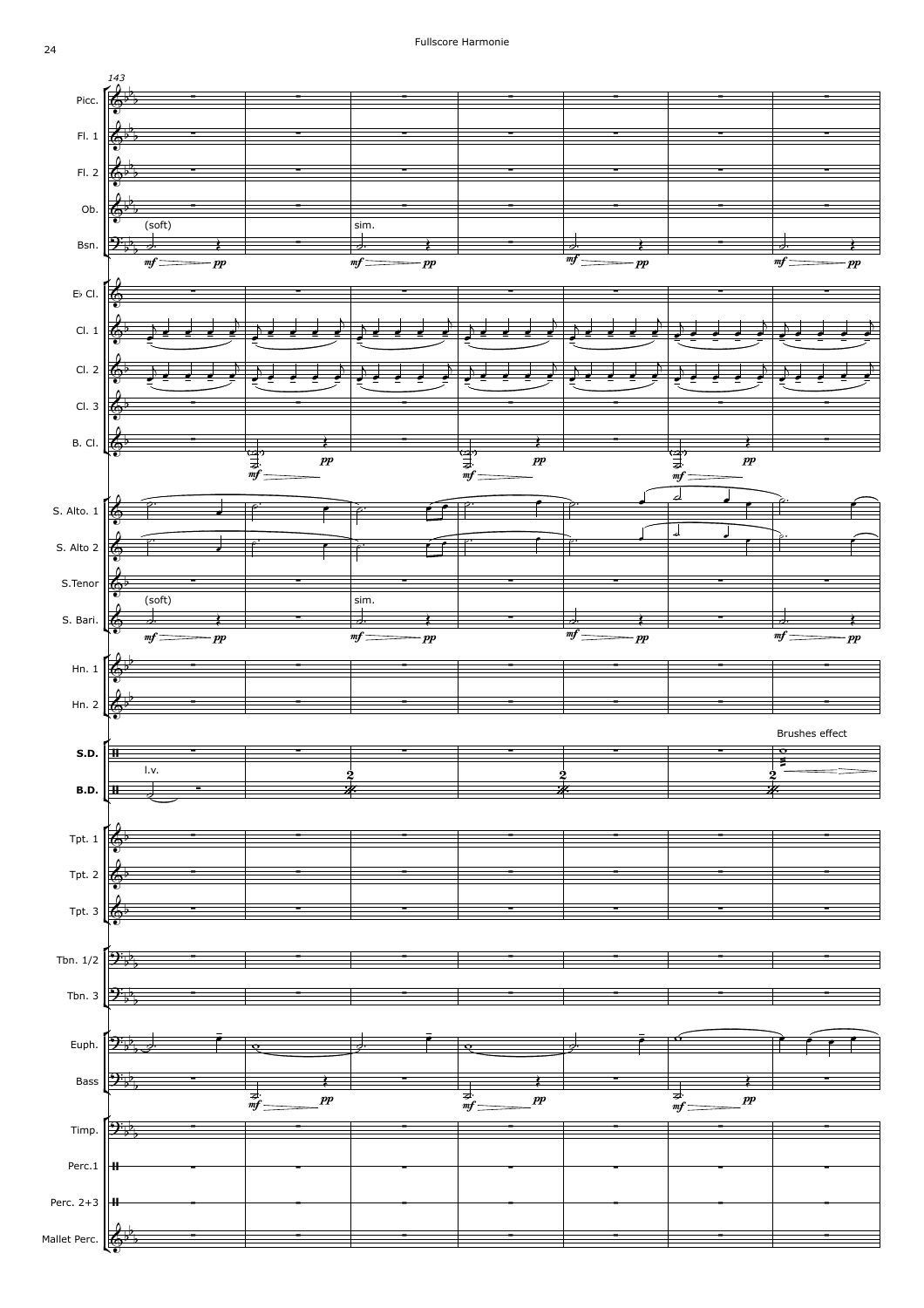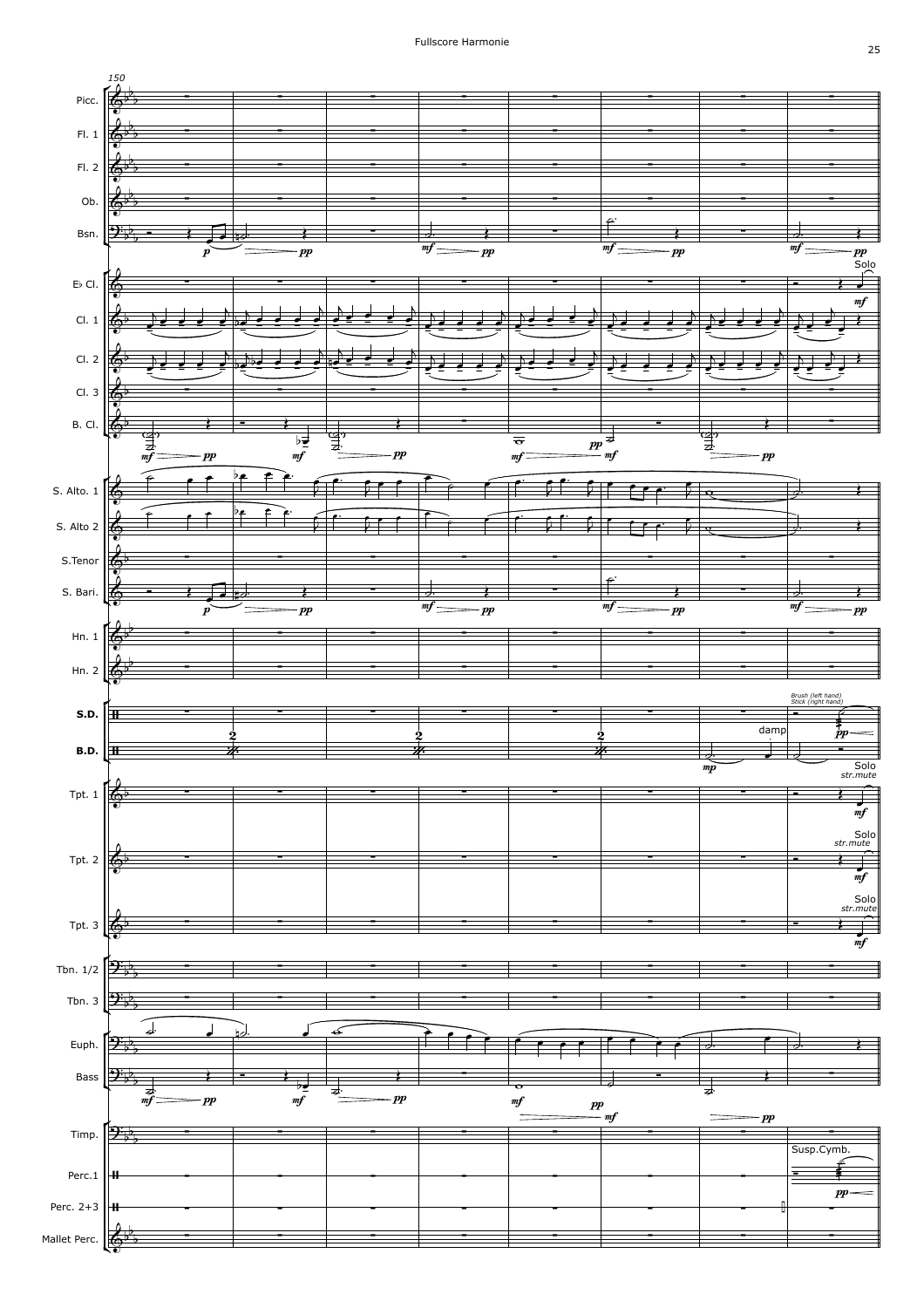Fullscore Harmonie <sup>26</sup>

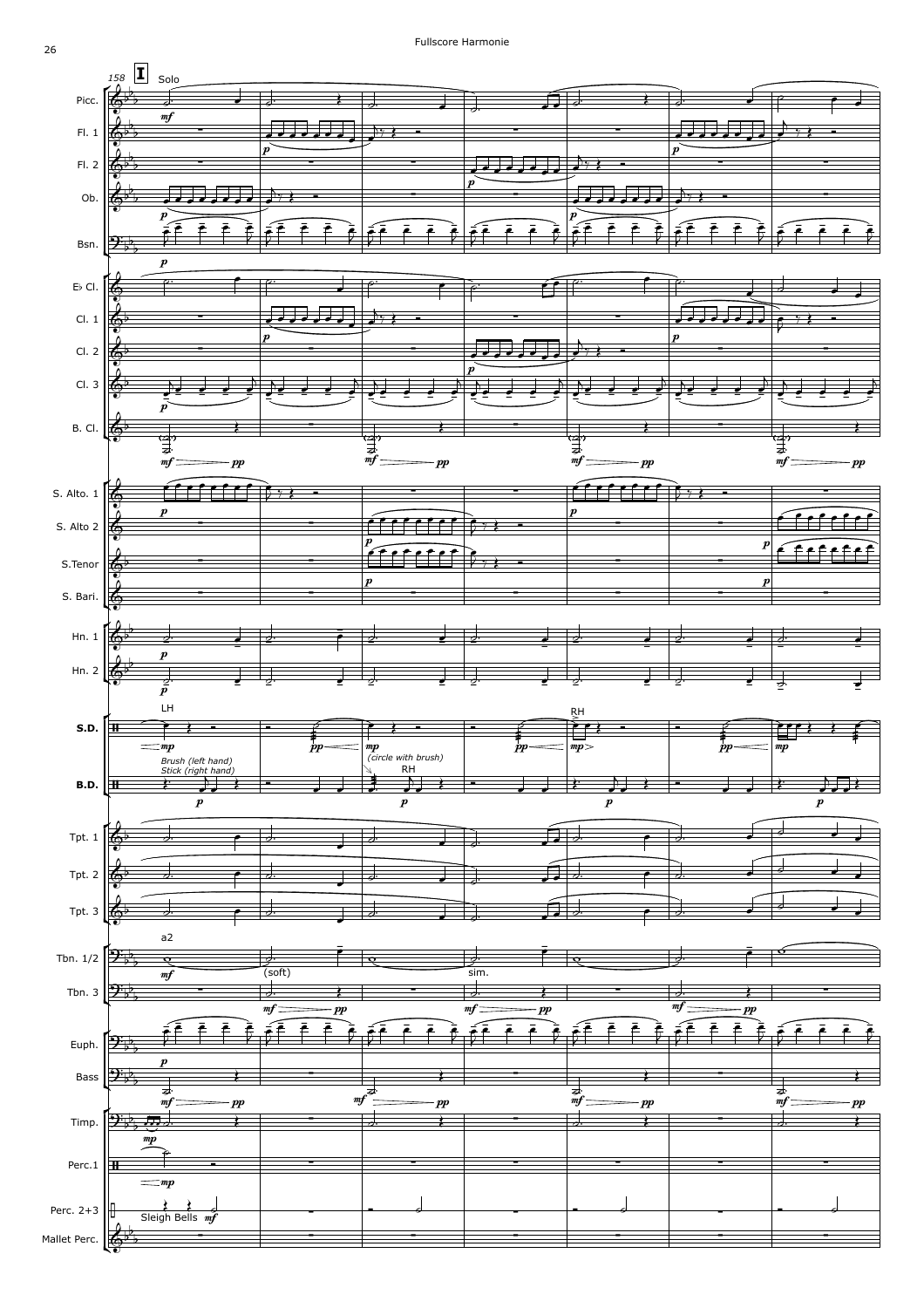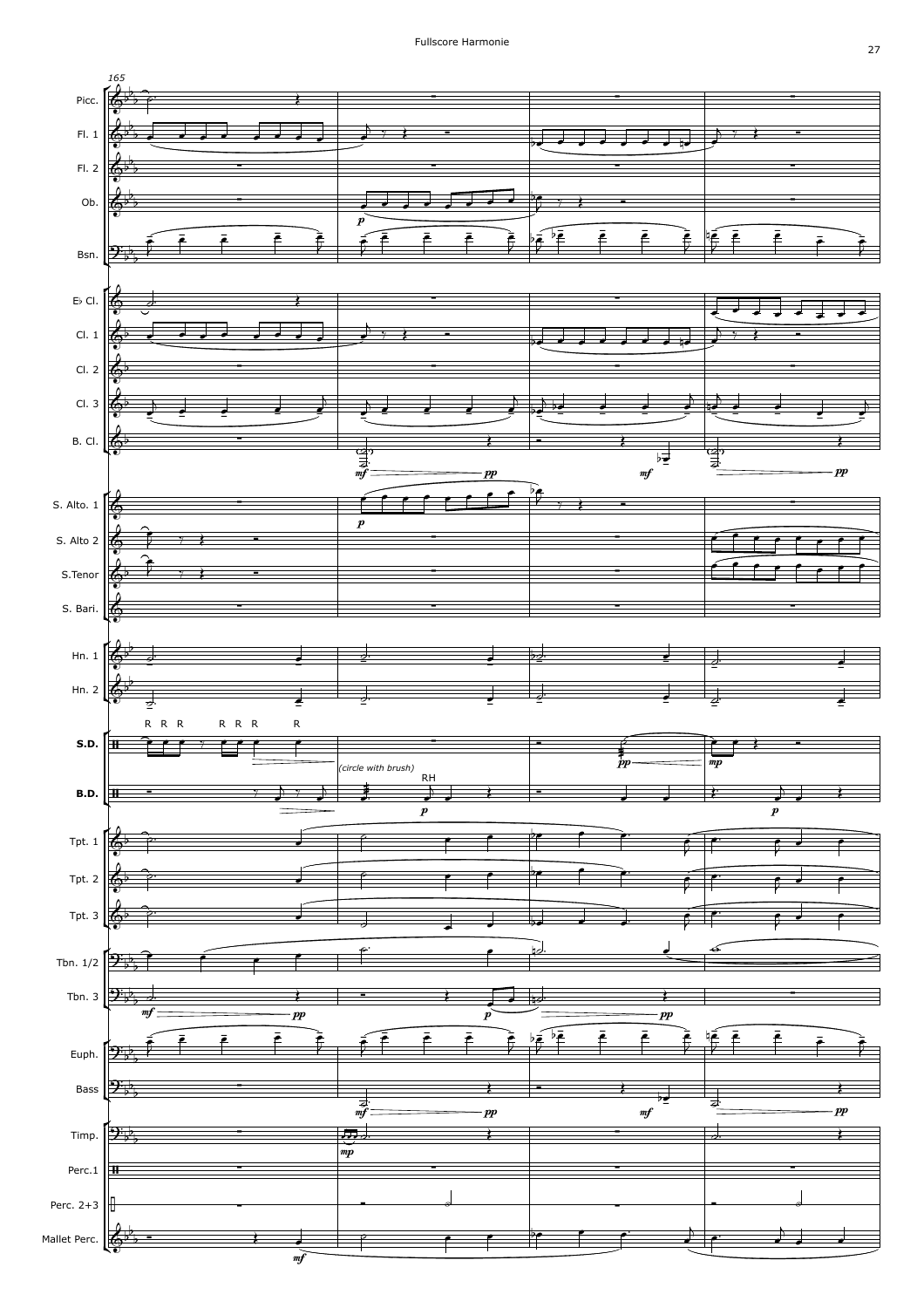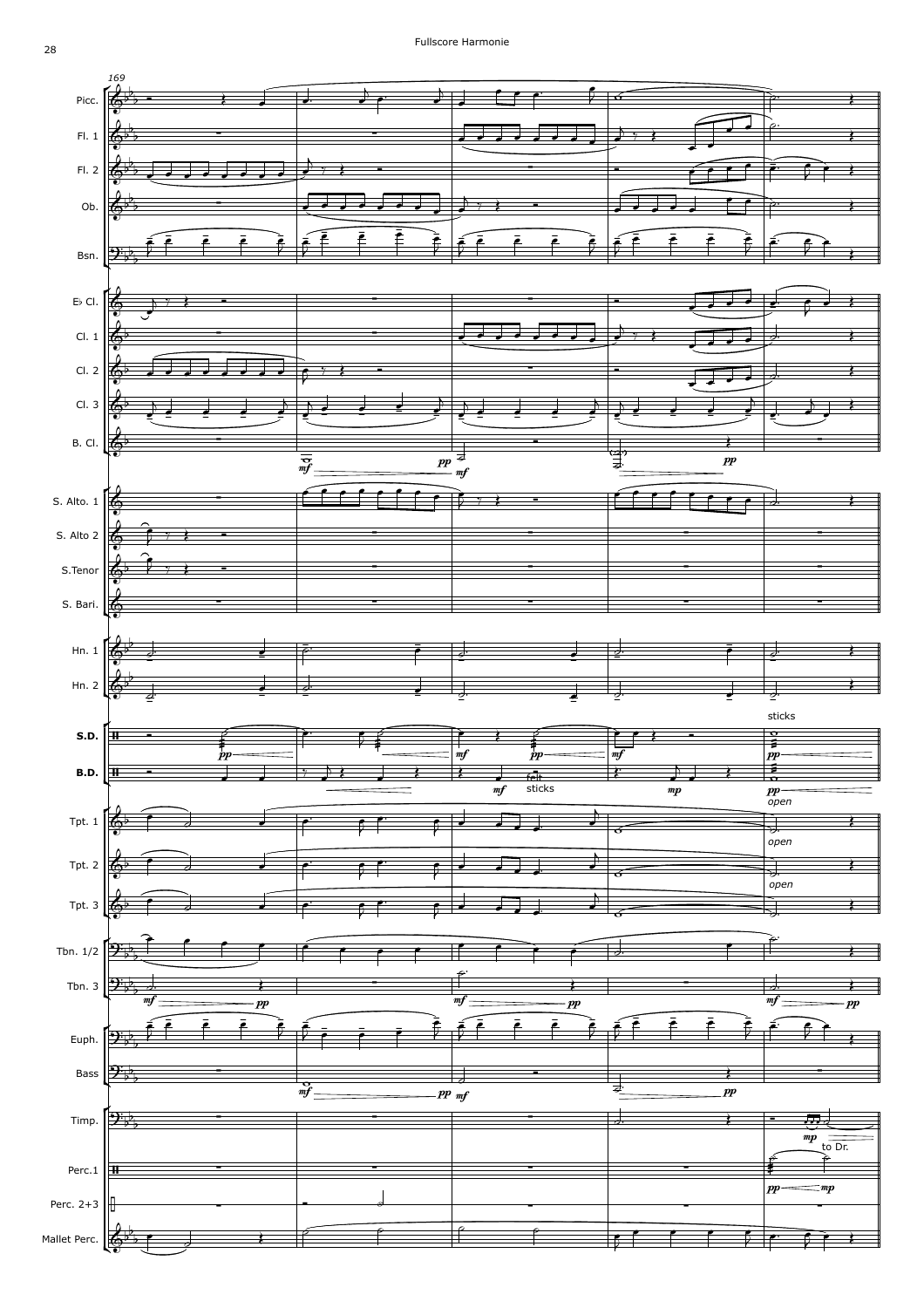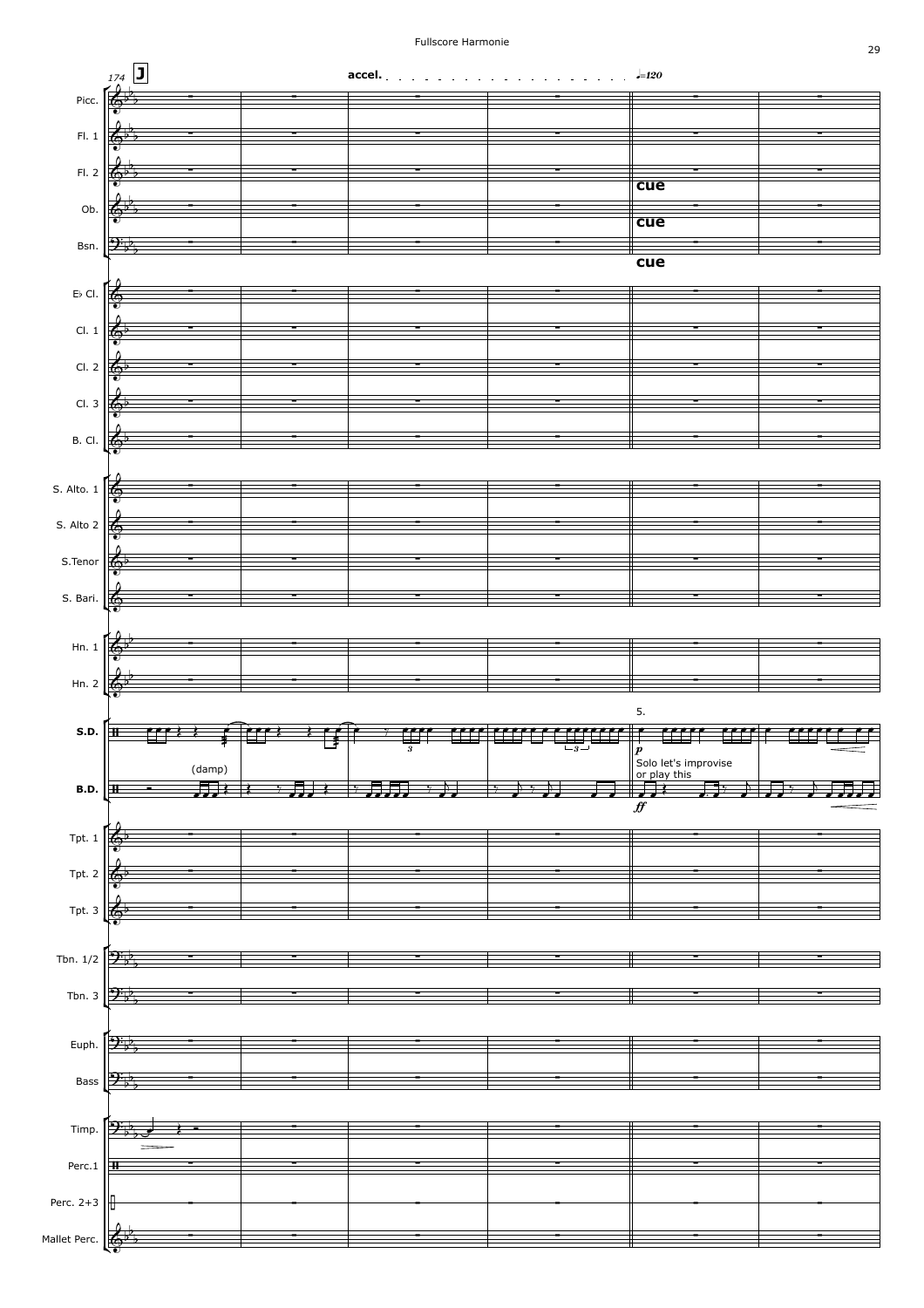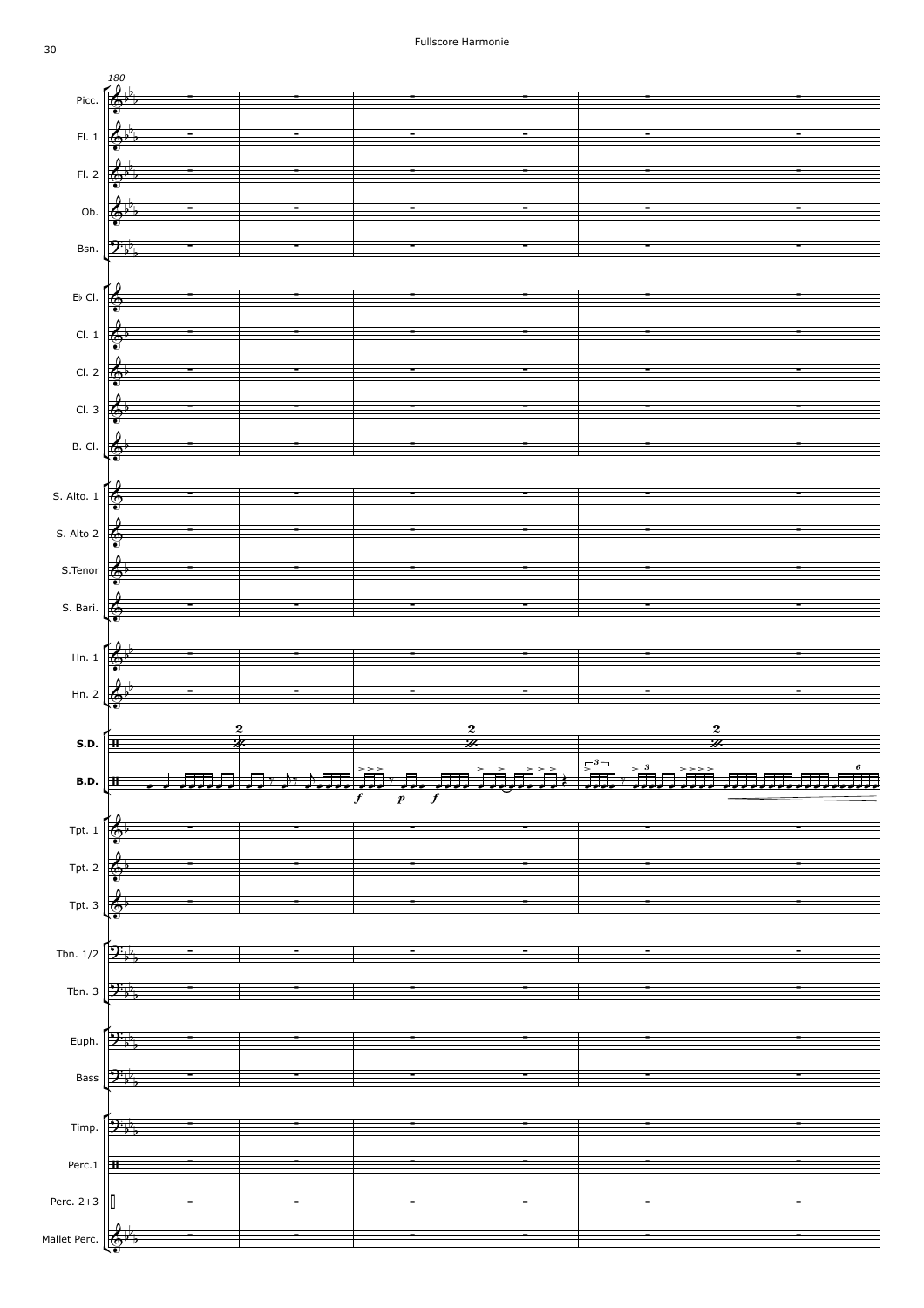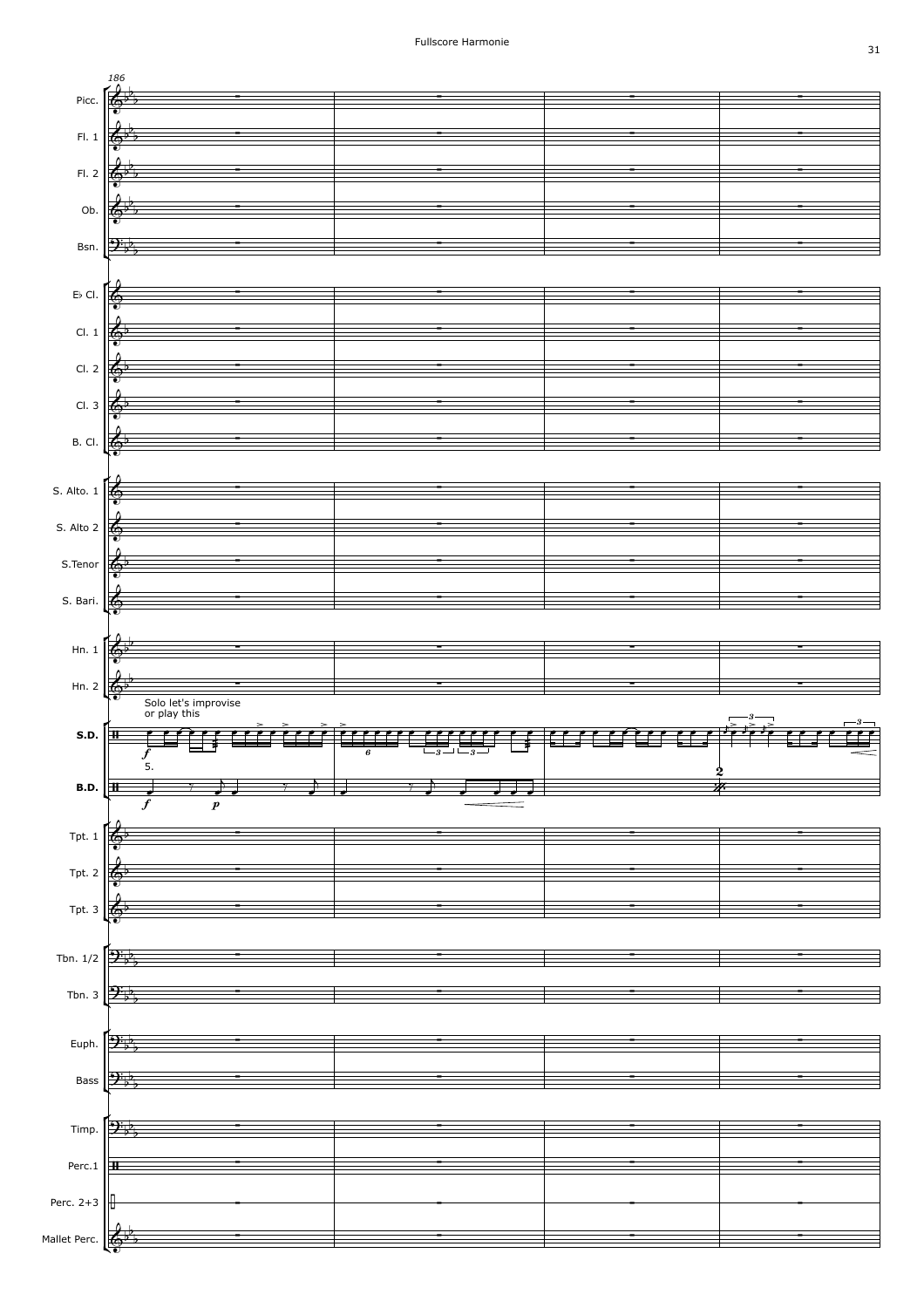